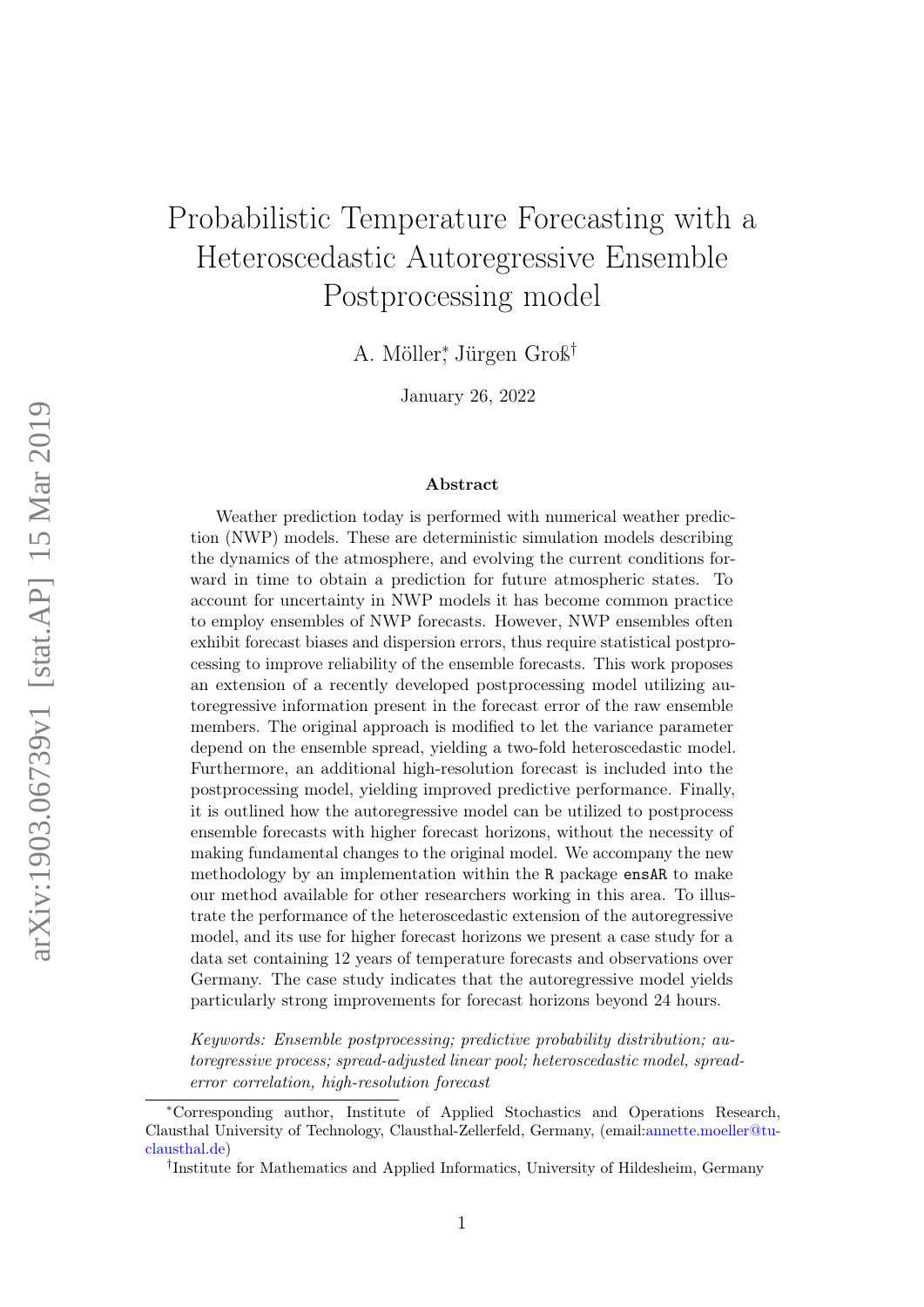## 1 Introduction

Today, weather prediction is based on numerical weather prediction (NWP) models. Such models are deterministic in nature and represent the dynamical physics of the atmosphere by a set of differential equations. The current state of the atmosphere is evolved forward in time to predict future atmospheric states. The solutions strongly depend on the initial conditions and model formulations. Thus, NWP models suffer from several sources of uncertainties. Common practice in addressing these uncertainties is the use of ensemble prediction systems (EPS). The NWP model is run multiple times, each time with variations in the model parameterizations and/or initial and boundary conditions [\(Gneiting and Raftery,](#page-21-0) [2005,](#page-21-0) [Leutbecher and Palmer,](#page-22-0) [2008\)](#page-22-0). A forecast ensemble can be viewed as probabilistic forecast that allows to assess forecast uncertainty [\(Palmer,](#page-23-0) [2002\)](#page-23-0). However, in practise, NWP ensembles exhibit forecast biases and dispersion errors, and require statistical postprocessing to improve calibration and forecast skill by utilizing recently observed forecast errors and observations. An additional benefit is that statistical postprocessing can yield full predictive probability distributions [\(Gneiting and Raftery,](#page-21-0) [2005,](#page-21-0) [Gneiting and Katzfuss,](#page-21-1) [2014,](#page-21-1) [Wilks and Hamill,](#page-24-0) [2007\)](#page-24-0).

Statistical postprocessing models have enjoyed increasing popularity and success during the last decades and a variety of models tailored to specific problems have been developed. Many of the recently proposed models are extensions and modifications of two generic state-of-the-art models, namely the Ensemble Model Output Statistics approach (EMOS; [Gneiting et al.,](#page-21-2) [2005\)](#page-21-2) and the Bayesian Model Averaging (BMA; [Raftery et al.,](#page-23-1) [2005\)](#page-23-1). The original EMOS and BMA models were designed for Gaussian distributed weather quantities, and a variety of modifications for other weather quantities have been developed (see, e.g., [Hemri](#page-22-1) [et al.,](#page-22-1) [2014,](#page-22-1) [Gneiting and Katzfuss,](#page-21-1) [2014,](#page-21-1) [Schefzik et al.,](#page-23-2) [2013,](#page-23-2) for an overview).

Further, postprocessing models allowing to incorporate inter-variable, spatial, or temporal dependence structures have gained increased interest (see, e.g., [Möller](#page-23-3) [et al.,](#page-23-3) [2013,](#page-23-3) [Baran and Möller,](#page-20-0) [2015,](#page-20-0) [Schefzik et al.,](#page-23-2) [2013,](#page-23-2) [Bouallegue et al.,](#page-20-1) [2015,](#page-20-1) [Berrocal et al.,](#page-20-2) [2007,](#page-20-2) [Feldmann et al.,](#page-21-3) [2015,](#page-21-3) [Kleiber et al.,](#page-22-2) [2011,](#page-22-2) [Wilks,](#page-24-1) [2015,](#page-24-1) [Vrac and Friederichs,](#page-24-2) [2015,](#page-24-2) [Schuhen et al.,](#page-24-3) [2012,](#page-24-3) [Pinson,](#page-23-4) [2012,](#page-23-4) [Möller et al.,](#page-23-5) [2016,](#page-23-5) [Hemri et al.,](#page-22-3) [2015\)](#page-22-3).

A general overview on various aspects of ensemble postprocessing can be found in [Vannitsem et al.](#page-24-4) [\(2018\)](#page-24-4).

In line with the need for models incorporating dependencies explicitly, [Möller](#page-23-6) [and Groß](#page-23-6) [\(2016\)](#page-23-6) introduced a postprocessing model for Gaussian distributed weather quantities (such as temperature) that accounts for dependencies of the individual ensemble forecasts across time. In this regard, the model utilizes the autoregressive information present in the forecast error of the individual raw ensemble forecasts to set up corrected ensemble forecasts as well as a predictive distribution.

The work presented here extends the AR-EMOS model of [Möller and Groß](#page-23-6) [\(2016\)](#page-23-6) to be of heteroscedastic (or "non-homogeneous") nature, meaning that the variance parameter of the model varies with the (empirical) ensemble spread. A postprocessing model using a heteroscedastic variance parameter accounts for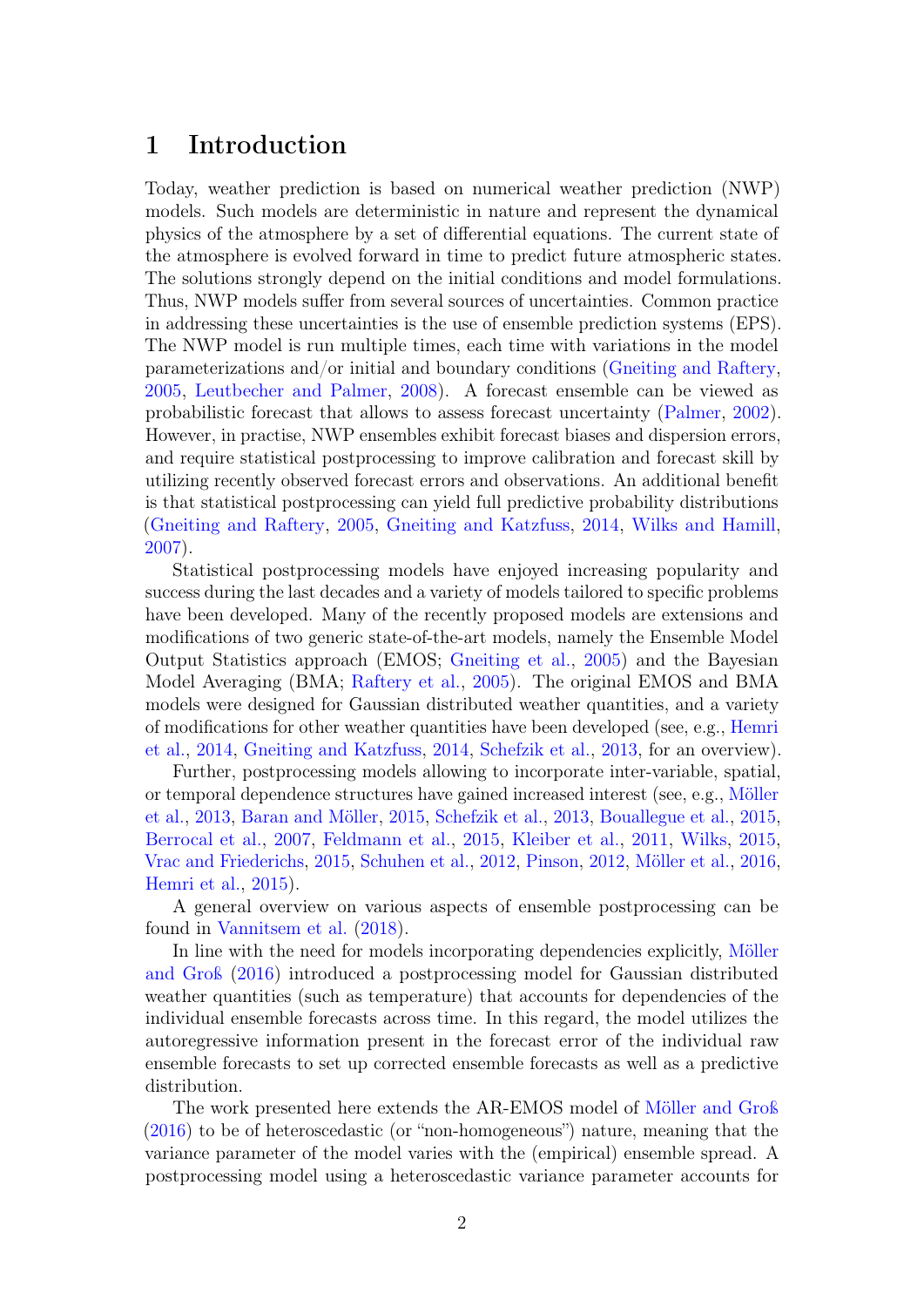the well-known spread-error correlation [\(Barker,](#page-20-3) [1991,](#page-20-3) [Whitaker and Loughe,](#page-24-5) [1998\)](#page-24-5) of forecast ensembles, stating that there is a positive association between the forecast error (or predictive skill) and the spread of the ensemble. Thus, the extended AR-EMOS model incorporates heteroscedasticity in "two directions", namely across time (longitudinal) for each individual member, and across the ensemble members (cross-sectional), to account for above mentioned spreaderror-correlation. Therefore, the approach allows for features not possible with standard postprocessing models, such as fitting a predictive distribution based only on a single ensemble member. This feature is investigated on the basis of an additional high-resolution forecast added to the ensemble, which is known to improve predictive performance to a great extend. While in the original paper of [Möller and Groß](#page-23-6) [\(2016\)](#page-23-6) the AR-EMOS model was only applied to 24-h ahead ensemble forecasts, in general it is also applicable to (arbitrary) other forecast horizons. In this follow-up work we explain how the AR-EMOS model can be used for other than 24-h ahead forecast horizons and present results on predictive performance.

The development of postprocessing models accounting for specific problems is a quite active area of research, however, not all of the software carrying out model fitting for these recently proposed methods is publicly available. Prominent examples of postprocessing software implemented under the statistical software environment R [\(R Core Team,](#page-23-7) [2018\)](#page-23-7) are the state-of-the-art EMOS and BMA models [\(Yuen et al.,](#page-24-6) [2018,](#page-24-6) [Fraley et al.,](#page-21-4) [2018\)](#page-21-4), a recently developed heteroscedastic logistic model for ensemble postprocessing [\(Messner et al.,](#page-23-8) [2013,](#page-23-8) [2014,](#page-22-4) [2016b\)](#page-22-5), implemented in the package crch [\(Messner et al.,](#page-22-6) [2016a\)](#page-22-6), and an implementation of verification metrics to assess probabilistic forecasts in the package scoringRules [\(Jordan et al.,](#page-22-7) [2016\)](#page-22-7).

In line with the need for publicly available postprocessing software, this followup work to the methodology presented in [Möller and Groß](#page-23-6) [\(2016\)](#page-23-6) is accompanied by an implementation within an R package called ensAR [\(Groß and Möller,](#page-22-8) [2019\)](#page-22-8), which can currently be installed from the Git repository hosting service GitHub, e.g. by by using the package devtools [\(Wickham and Chang,](#page-24-7) [2016\)](#page-24-7).

A case study for temperature forecasts of the European Center for Medium Range Weather Forecasts (ECMWF; [Buizza et al.,](#page-20-4) [2007\)](#page-20-4) over Germany is carried out to illustrate the performance and properties of the proposed heteroscedastic autoregressive postprocessing model.

## 2 Methods

## <span id="page-2-0"></span>2.1 Individual Ensemble Member Postprocessing

Suppose that (ensemble) forecasts are initialized at a fixed time point and predict a weather quantity a fixed time step ahead (forecast horizon), which is (for now) not greater than 24 hours. If  $t$  denotes the time point (day and hour) for which the forecast is valid, the data consists of forecasts  $x_1(t), \ldots, x_M(t)$ , and a matching weather quantity observation  $y(t)$  for  $t = 1, \ldots, T$ . E.g. if a forecast is initialized at 12 UTC and predicts 18 hours ahead, the forecast is valid at 06 UTC of the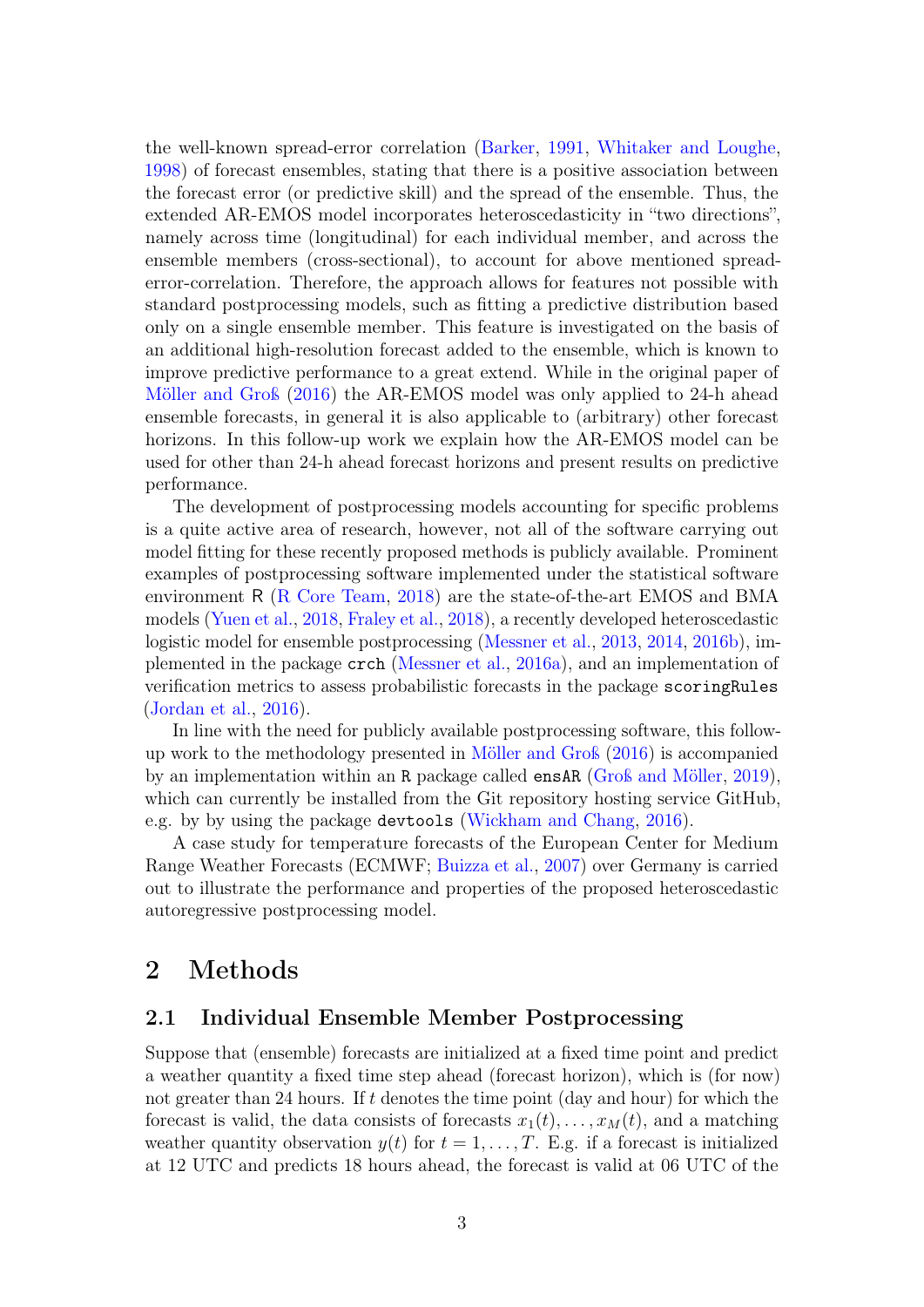following day. Given the initialization time of the forecasts is fixed (which would usually be the case) the data (observation and ensemble members) is a collection of evenly (24 hour) spaced time series referring to the respective validation time point. Let

<span id="page-3-0"></span>
$$
Z_m(t) := Y(t) - x_m(t) \tag{1}
$$

be the time series of forecast errors of the individual ensemble members  $x_m(t)$ . In case  $x_m(t)$  would be obtained from an appropriate model for  $Y(t)$ , the error series  $Z_m(t)$  can be assumed to be white noise. However, [Möller and Groß](#page-23-6) [\(2016\)](#page-23-6) found that the observed individual error series  $z_m(t)$  exhibit substantial autoregressive behaviour. The authors propose to utilize this residual autoregressive information to obtain a corrected (AR-adjusted) forecast ensemble and to define a predictive distribution based on this AR-adjusted ensemble forecasts.

In this regard, it is assumed that each  $\{Z_m(t)\}\$ follows an autoregressive process of order  $p_m$ , denoted by  $AR(p_m)$ , i.e.

$$
Z_m(t) - \alpha_m = \sum_{j=1}^{p_m} \beta_{m,j} [Z_m(t-j) - \alpha_m] + \varepsilon_m(t) ,
$$

where  $\{\varepsilon_m(t)\}\$ is white noise with expectation  $E(\varepsilon_m(t))=0$  and variance  $Var(\epsilon_m(t)) = \sigma_m^2$ . Then the random variable  $Y(t)$  representing the weather quantity can be written as

$$
Y(t) = \widetilde{x}_m(t) + \varepsilon_m(t) ,
$$

where

$$
\widetilde{x}_m(t) = x_m(t) + \alpha_m + \sum_{j=1}^{p_m} \beta_{m,j} [y(t-j) - x_m(t-j) - \alpha_m]
$$

can be viewed as a "corrected" forecast member for  $y(t)$  based on the original ensemble member  $x_m(t), x_m(t-1), \ldots, x_m(t-p_m)$  at past time points up to and including t, and the observation  $y(t-1), \ldots, y(t-p_m)$ .

Performing the described procedure for each ensemble member  $x_m(t)$  individually yields an "AR-adjusted" or "corrected" forecast ensemble  $\tilde{x}_1, \ldots, \tilde{x}_M$ .

This approach of obtaining a corrected forecast ensemble rather than a predictive probability distribution/density has a connection to so-called "memberby-member-postprocssing" (MBMP), see, e.g. [Van Schaeybroeck and Vannitsem,](#page-24-8) [2015,](#page-24-8) [Schefzik,](#page-23-9) [2017\)](#page-23-9). MBMP approaches have gained increased interest, as they retain the dependence structure inherent in the original raw forecast ensemble, while this implicit dependence information is often lost when performing (univariate) postprocessing.

### 2.2 Forecast Error Variance

The variance of the autoregressive process  $\{Z_m(t)\}\$ in Equation [\(1\)](#page-3-0),  $Var(Z_m(t)) =: \gamma_m^2(t)$ , is given as

<span id="page-3-1"></span>
$$
\gamma_m^2(t) = \frac{\sigma_m^2}{1 - \beta_{m,1}\rho_m(1) - \dots - \beta_{m,p}\rho_m(p_m)},
$$
\n(2)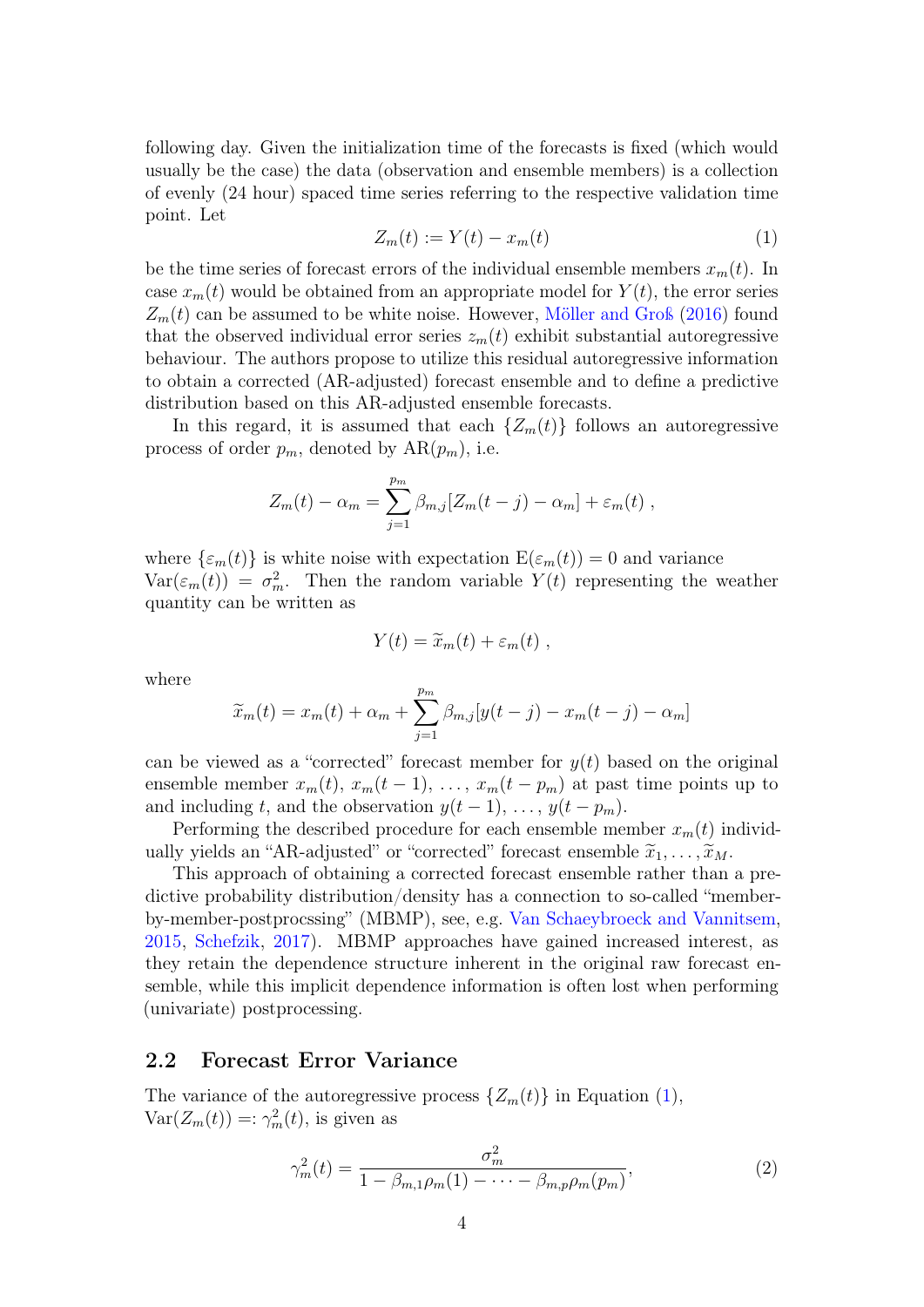where  $\rho_m(k)$  is the autocorrelation function of the process  $\{Z_m(t)\}\$ at lag k, see e.g. [Cryer and Chan](#page-21-5) [\(2008,](#page-21-5) Eq. (4.3.31)). In R, the autocorrelation function of an ARMA process can be computed with the function ARMAacf.

### <span id="page-4-2"></span>2.3 Different Forecast Horizons

If the (ensemble) forecasts are less or equal to 24 hours ahead, it is obvious how to obtain the corrected ensemble forecasts  $\tilde{x}_m$  based on the AR-fit to the error series  $Z_m(t)$ , as the values  $x_m(t)$ ,  $x_m(t-1)$ , ...,  $x_m(t-p_m)$ , as well as  $y(t-1)$ ,  $\ldots$ ,  $y(t - p_m)$  are readily available at time point t. So the required parameters of the AR process can be directly estimated from the (observed) training series  $z(t-s), \ldots, z(t-2), z(t-1)$  of length s.

However, if the considered forecast horizon is in the interval (24h, 48h] and t is any time point (day and hour) for which the forecast(s) are valid, then the observed error  $z(t-1)$  is not available, as  $y(t-1)$  has not yet been observed. Therefore, a preprocessing step is introduced before the AR-adjusted ensemble can be obtained. To compensate for the unavailable observed error  $z(t-1)$ , and AR process is fitted in advance to  $z(t-s), \ldots, z(t-3), z(t-2)$ , and  $z(t-1)$  is predicted from the respective AR model fit.

After predicting  $z(t-1)$ , the complete error series  $z(t-s), \ldots, z(t-2), z(t-1)$ is available again, and the AR-adjusted ensemble can be obtained as described in the previous section. For forecast horizons greater than 48-h, the observed errors at more time steps than  $t-1$  are missing (e.g. for 72-h  $z(t-1)$ ) and  $z(t-2)$ are missing, and so on). The same procedure can then be applied to predict the missing errors from a fitted AR-model based on the past errors still available.

### <span id="page-4-1"></span>2.4 Heteroscedastic Autoregressive Predictive Distribution

[Möller and Groß](#page-23-6) [\(2016\)](#page-23-6) assume the predictive distribution for  $Y(t)$  to be Gaussian, that is

$$
Y(t)|x_1(t),\ldots,x_M(t) \sim \mathcal{N}(\mu(t),\sigma^2(t)),\tag{3}
$$

where  $\mu(t)$  may be a function of the ensemble members and  $\sigma^2(t)$  may be a function of the ensemble variance.

To account for the well-known spread-error correlation in ensemble forecasts, this follow-up work proposes an improved model for the predictive variance  $\sigma^2(t)$ in a similar fashion as the variance term is defined in the EMOS model [\(Gneiting](#page-21-2) [et al.,](#page-21-2) [2005\)](#page-21-2).

The predictive mean  $\mu(t)$  is defined as the average over the AR-adjusted ensemble members

<span id="page-4-0"></span>
$$
\mu(t) = \frac{1}{M} \sum_{m=1}^{M} \widetilde{x}_m(t) . \tag{4}
$$

However, an extended variance model is suggested, combining the estimated dispersion of the error process (longitudinal variation) retrieved solely from the past of each ensemble member  $x_m$  with the spread of the corrected members  $\widetilde{x}_m$ (cross-sectional variation). To be more specific, the model is given by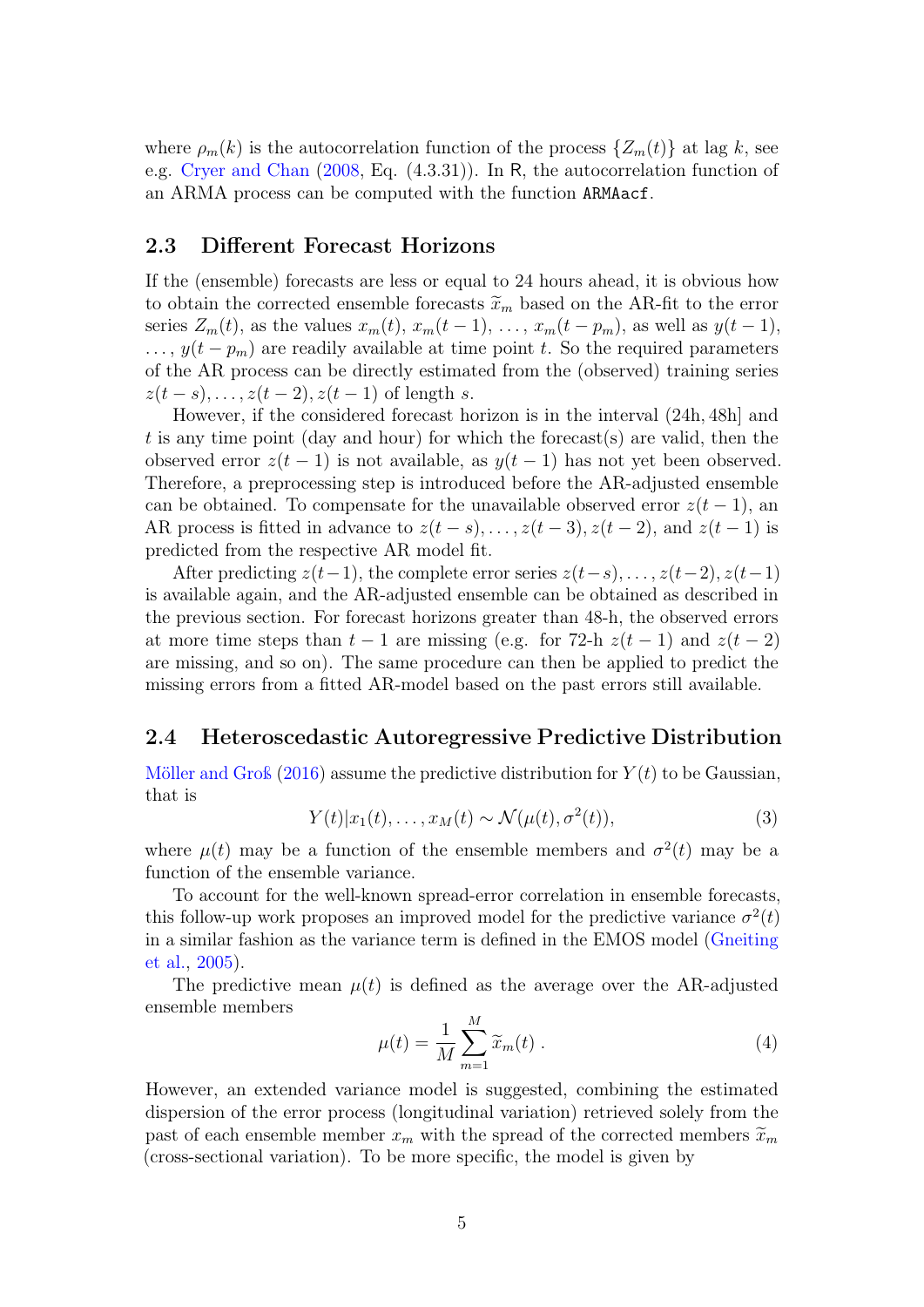<span id="page-5-0"></span>
$$
\sigma(t) = w \sqrt{\frac{1}{M} \sum_{m=1}^{M} \gamma_m^2(t) + (1 - w) \sqrt{\tilde{S}^2(t)}},
$$
\n(5)

where  $\gamma_m^2(t)$  is the variance of the AR process as given in Equation [\(2\)](#page-3-1),  $S^2(t)$  is the empirical variance of the AR-corrected ensemble, and  $w \in [0, 1]$  is a weight obtained by minimizing the CRPS over an (additional) training period. A simple (longitudinal) variance model can be obtained as a special case by setting  $w = 1$ .

The classical EMOS model is also known by the term non-homogeneous regression, due to a variance model that is non-constant (non-homogeneous/heteroscedastic) with respect to the spread in the ensemble. Therefore, the modification of the AR-EMOS model with the variance model [\(5\)](#page-5-0) incorporating the ensemble spread, is called heteroscedastic AR-EMOS - following the EMOS nomenclature. As the AR-EMOS method is based on a time-series model, and does not only consider the variation in the ensemble spread (cross-sectional part), but also the variation across time (longitudinal part), the more general (and in statistics more common) term heteroscedastic is used rather than the term non-homogeneous.

## 2.5 Postprocessing a Single Forecast

When there exists a single distinguished forecast  $x_*(t)$ , e.g. the high-resolution forecast  $x_{\text{hres}}(t)$  described below, it is still possible to obtain a corresponding predictive distribution by the described AR-EMOS method.

The parameters  $\mu_*(t)$  and  $\sigma_*(t)$  are in principle estimated in the same way as those corresponding to the regular members. However, the mean [\(4\)](#page-4-0) and the longitudinal part of the variance formula [\(5\)](#page-5-0) reduce to a single summand, and the second part of the variance model in Equation [\(5\)](#page-5-0) becomes zero. Nonetheless, the variance  $\gamma_*^2$  of the error series corresponding to the individual member  $x_*(t)$ can still be computed - on the basis of past values and the AR-fit. Thus, the original AR approach and its refined version presented here both allow to estimate the variance parameter and fit a predictive distribution based only on a single forecast. This is a new and useful feature not available in other state-of-the-art postprocessing models.

## <span id="page-5-1"></span>2.6 High-Resolution Forecast

In this section we describe how the high-resolution forecast known to improve predictive performance (see, e.g. [Kann et al.,](#page-22-9) [2009,](#page-22-9) [Gneiting,](#page-21-6) [2014,](#page-21-6) [Persson,](#page-23-10) [2015\)](#page-23-10) can be included into the AR-EMOS postprocessing model. We call the AR-EMOS model including the additional forecast an extended model.

Let again  $x_1(t), \ldots, x_M(t)$  denote the forecast ensemble. However, this time the M members comprise of the regular (exchangeable) forecasts described in Section [2.1](#page-2-0) and the additional high-resolution forecast  $x_{\text{hres}}(t)$ . That means the (total) number  $M$  of forecasts utilized is actually increased by one. As described in Section [2.1](#page-2-0) it is again assumed that the forecast errors  $Z_m(t)$ ,  $m = 1, \ldots, M$ follow an AR( $p_m$ ) process, yielding the AR-corrected ensemble  $\tilde{x}_1(t), \ldots, \tilde{x}_M(t)$ ,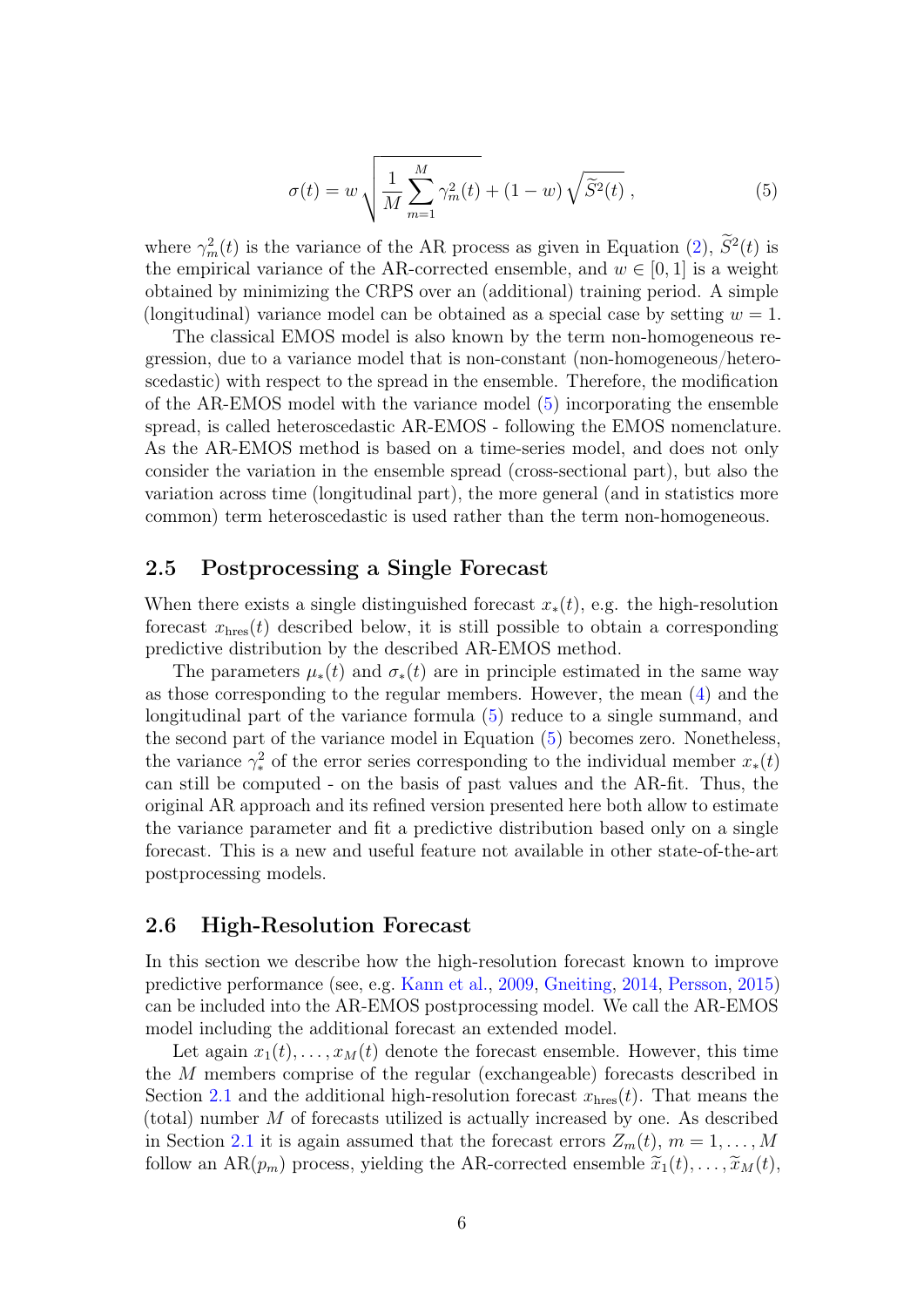$\widetilde{x}_{\text{hres}}(t)$ , which is the basis for estimating mean and variance of the predictive distribution.

As the high-resolution forecast has somewhat different properties than the regular ensemble members, an apparent approach may be to treat them as two different (exchangeable) groups with respect to the parameters of the predictive distribution. This course of action is quite common in ensemble post-processing models, ensemble members belonging to a certain (exchangeable) group are assumed to share the same coefficients in the model [\(Gneiting,](#page-21-6) [2014\)](#page-21-6).

To account for the above mentioned groups, each parameter in the AR-EMOS model is defined as (equally weighted) sum of the respective group-wise parameters, i.e.,

$$
\mu(t) = \frac{1}{2} \left( \mu_{\text{ens}}(t) + \mu_{\text{hres}}(t) \right)
$$

$$
\sigma(t) = \frac{1}{2} \left( \sigma_{\text{ens}}(t) + \sigma_{\text{hres}}(t) \right)
$$

Here,  $\mu_{\text{ens}}(t)$  is estimated as already stated in Equation [\(4\)](#page-4-0). The parameters  $\mu_{\text{hres}}(t)$  and  $\sigma_{\text{hres}}(t)$  corresponding to the high-resolution forecast are estimated as described in the precious subsection.

Assigning each of the group-specific parameters fixed and equal weights is an initial and relatively straightforward approach for demonstrating the general idea. In the case study it will be shown that this simple version already yields good results for predictive performance.

Of course this rather simple method can be modified to be more data driven, that is using weights for the group-specific parameters directly estimated from data, e.g. by minimum CRPS estimation. Furthermore, the approach for two groups (regular ensemble members and high-resolution forecast) can be generalized to include multiple (exchangeable) groups, which also need not necessarily contribute equally to predictive performance, which makes it reasonable to estimate the weights for the group-specific parameters from data.

One possibility for a more general definition of an AR-EMOS group model can be accomplished for example by combining (group-wise) predictive distributions with the spread-adjusted linear pool already employed by [Möller and Groß](#page-23-6) [\(2016\)](#page-23-6) and shortly described in the following subsection.

### <span id="page-6-0"></span>2.7 Combination of Predictive Distributions

[Möller and Groß](#page-23-6) [\(2016\)](#page-23-6) proposed to combine the predictive distribution of classical EMOS and AR-EMOS in a spread-adjusted linear pool (SLP, [Gneiting and](#page-21-7) [Ranjan,](#page-21-7) [2013\)](#page-21-7). For the special case of combining  $n = 2$  predictive distributions, the SLP combination has cumulative distribution function (CDF)

$$
F(x) = w_1 G_1(x) + w_2 G_2(x), \quad G_l(x) = \Phi\left(\frac{x - \mu_l}{\sigma_l c}\right) ,
$$

 $l = 1, 2$ , where  $w_1$  is a non-negative weight parameter,  $w_2 = 1 - w_1$ , and c is a strictly positive spread adjustment parameter. Here,  $\phi$  and  $\Phi$  denote the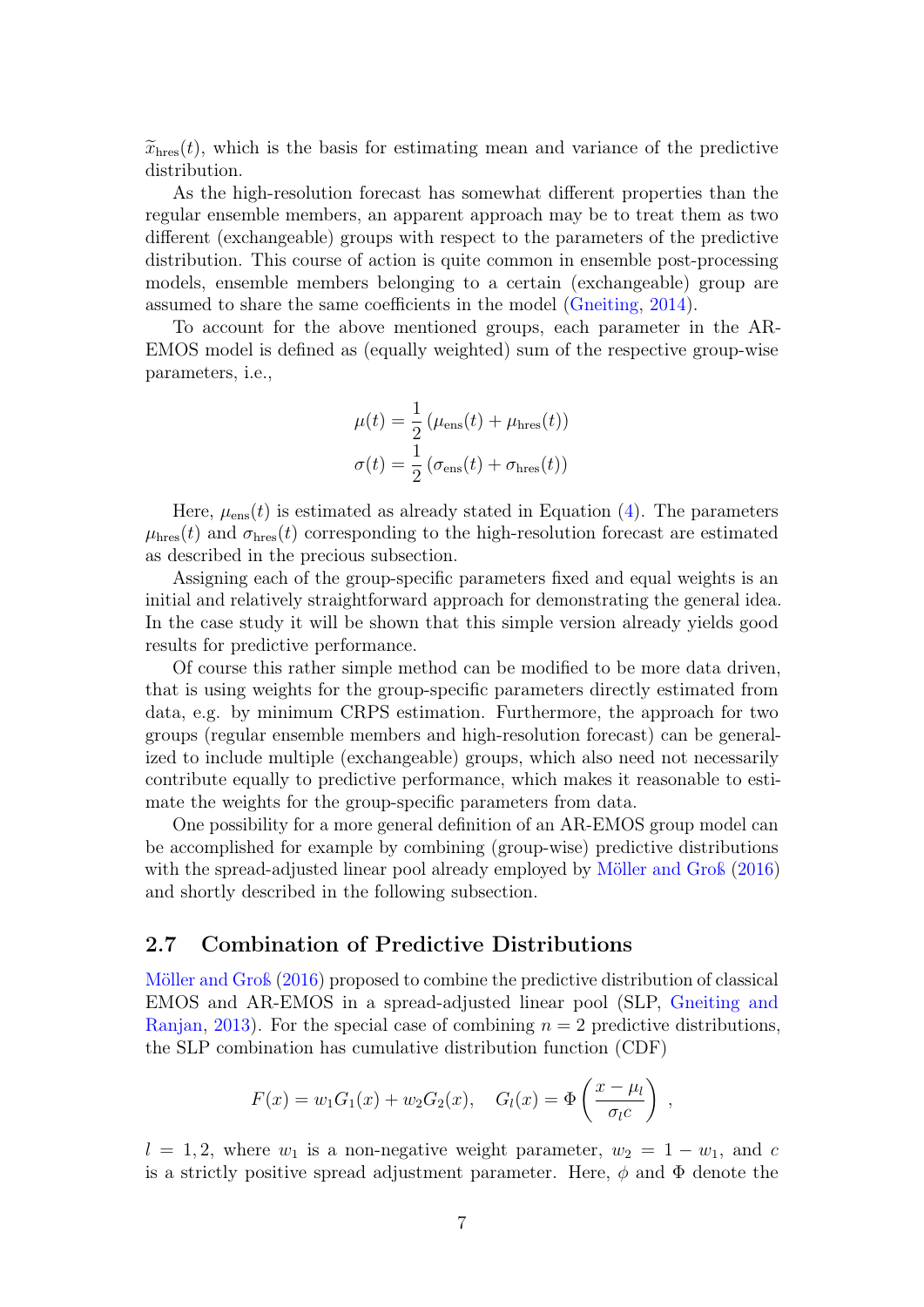probability density function (PDF) and the cumulative distribution function (CDF) of the standard normal distribution, respectively. The two distributions  $G_1$  and  $G_2$  can be fitted separately by postprocessing models of choice, and the weights are obtained by minimizing a verification score (specifically the CRPS) over a training period, for fixed and given  $G_1, G_2$ .

The original approach was proposed with the aim to improve predictive performance by combining two predictive distributions coming from different sources (see also [Gneiting and Ranjan,](#page-21-7) [2013\)](#page-21-7). This approach can directly be extended to a (finite) number  $n > 2$  of predictive distributions.

## 3 Tools to Asses Predictive Performance

## 3.1 Scoring Rules

A common tool to assess the quality of probabilistic forecasts are scoring rules. They assign a scalar to a pair  $(y, F)$ , where y is the verifying observation and F the forecasting distribution [\(Gneiting,](#page-21-8) [2011,](#page-21-8) [Gneiting and Raftery,](#page-21-9) [2007,](#page-21-9) [Gneiting](#page-21-10) [et al.,](#page-21-10) [2007\)](#page-21-10). Scoring rules are negatively orientated such that smaller values indicate better performance.

A well-known and popular score is the continuous ranked probability score (CRPS), assessing calibration and sharpness simultaneously. For a predictive distribution  $F(y)$  and observation  $y_{obs}$  the CRPS is given as

$$
CRPS(F, y_{obs}) = \int_{-\infty}^{\infty} \left\{ F(y) - \mathbf{1}(y \ge y_{obs}) \right\}^2 dy , \qquad (6)
$$

where  $\mathbf{1}(y \geq y_{\text{obs}})$  equals 1 if  $y \geq y_{\text{obs}}$  and 0 otherwise, see also [Wilks](#page-24-9) [\(2011,](#page-24-9) Sect. 8.5.1).

If  $\mu_F$  and  $\sigma_F^2$  denote the mean and variance of F, the [Dawid and Sebastiani](#page-21-11) [\(1999\)](#page-21-11) score is given by

$$
DSS(F, y_{obs}) = \frac{(y_{obs} - \mu_F)^2}{\sigma_F^2} + 2\log \sigma_F , \qquad (7)
$$

see also [Gneiting and Katzfuss](#page-21-1) [\(2014\)](#page-21-1).

#### 3.2 Visual Assessment

To visually assess calibration of a probabilistic forecast, verification rank histograms and PIT histograms are employed [\(Wilks,](#page-24-9) [2011\)](#page-24-9).

Here, the verification rank histogram (VRH) or Talagrand diagram is used to assess a forecast ensemble  $x_1, \ldots, x_M$ . It can be obtained by computing the rank of the observation  $y$  within the ensemble (for each forecast case). If the ensemble members  $x_1, \ldots, x_M$  and the observation y are statistically indistinguishable (exchangeable), the rank of the observation with respect to the ensemble members has a discrete uniform distribution on  $\{1, \ldots, M+1\}$ . The VRH then plots the empirical frequency of the observation ranks.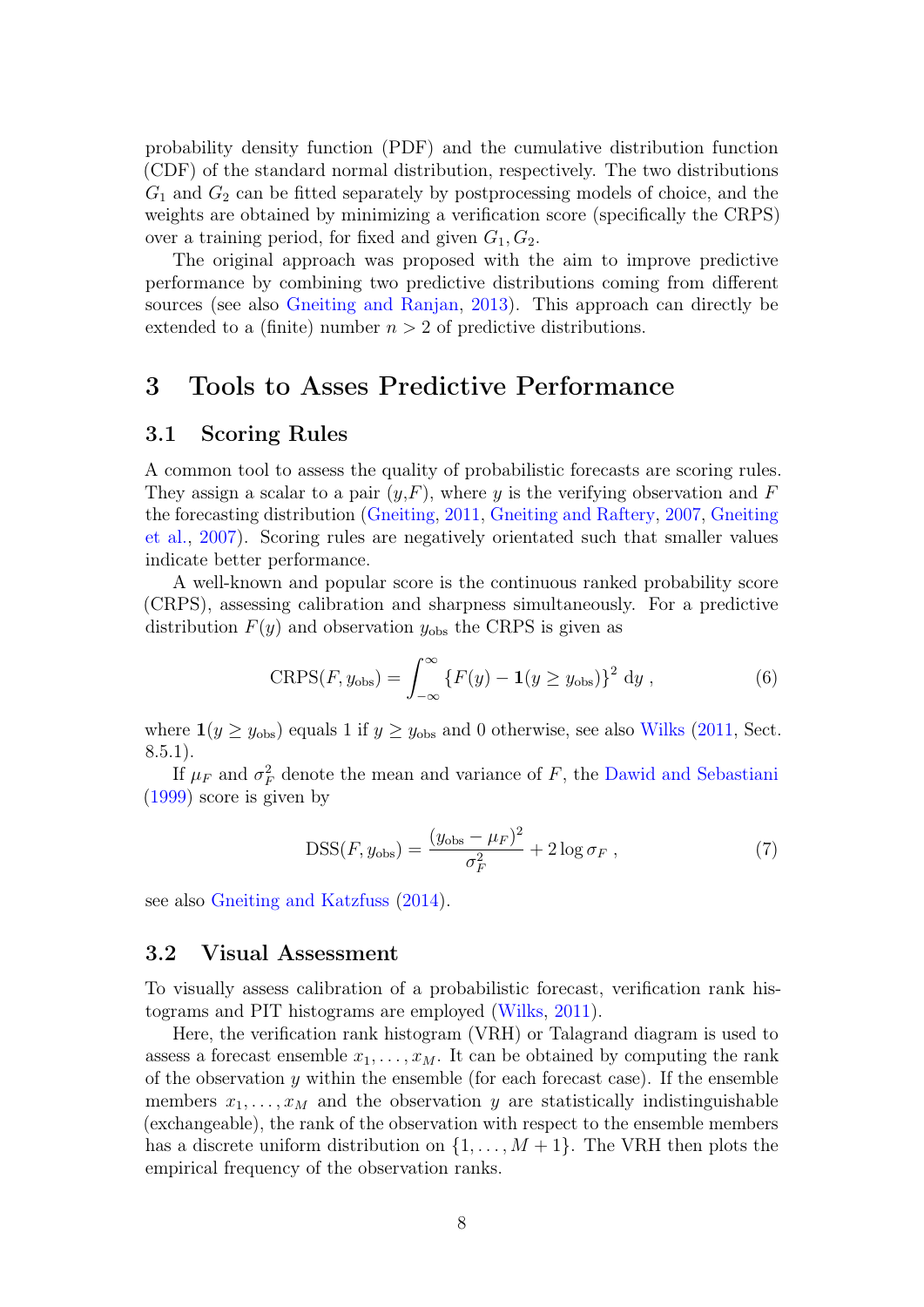To assess calibration of a full predictive probability distribution, the frequencies of the Probability Integral Transform (PIT) values are plotted in equidistant bins. An observation  $y$  can be interpreted as a random sample from the "true" distribution  $F$  for the respective weather quantity. If the predicted distribution  $F_0$  is identical to F, then  $p = F_0(y)$  can be considered as realization of a uniformly distributed random variable on  $[0, 1]$  and the plot of the frequencies of the PIT values p results in a uniform histogram.

### 3.3 Further Verification Measures

The variance of the PIT values provides further information on the dispersion properties of the predictive distribution, a neutral dispersion being indicated by a variance equal to  $\frac{1}{12} = 0.0833$ , the variance of the uniform distribution on [0, 1], see [\(Gneiting and Ranjan,](#page-21-7) [2013\)](#page-21-7).

The root mean variance (RMV) is used as a sharpness measure of predictive probability distributions. A main principle of probabilistic forecasting is "maximizing the sharpness of the predictive distribution subject to calibration" [Gneiting](#page-21-1) [and Katzfuss](#page-21-1) (see e.g. [2014\)](#page-21-1), therefore the sharpness should be investigated in conjunction with the calibration.

### 3.4 Testing for Improvement in Predictive Performance

The statistical relevance of improvement in the verification scores may be investigated by testing for equal predictive performance of the two considered methods with the Diebold-Mariano test for time series, see [Gneiting and Katzfuss](#page-21-1)  $(2014)$ .

Let  $s_1(t), s_2(t)$  denote the time series of score values obtained from two competing methods as for example EMOS and AR-EMOS, for a verification period of length  $T$  (say). Then the large-sample standard normal test statistic adapted from [Diebold and Mariano](#page-21-12) [\(1995\)](#page-21-12) is given as

$$
S = \sqrt{T} \frac{\overline{d}}{\sqrt{\sum_{\tau=-(h-1)}^{h-1} \widehat{\gamma}_d(\tau)}},
$$

where

$$
\overline{d} = \frac{1}{T} \sum_{t=1}^{T} d(t), \quad d(t) = s_1(t) - s_2(t) ,
$$

is the average CRPS differential and

$$
\widehat{\gamma}_d(\tau) = \frac{1}{T} \sum_{t=|\tau|+1}^T (d(t) - \overline{d})(d(t-|\tau|) - \overline{d})
$$

are the empirical autocovariances.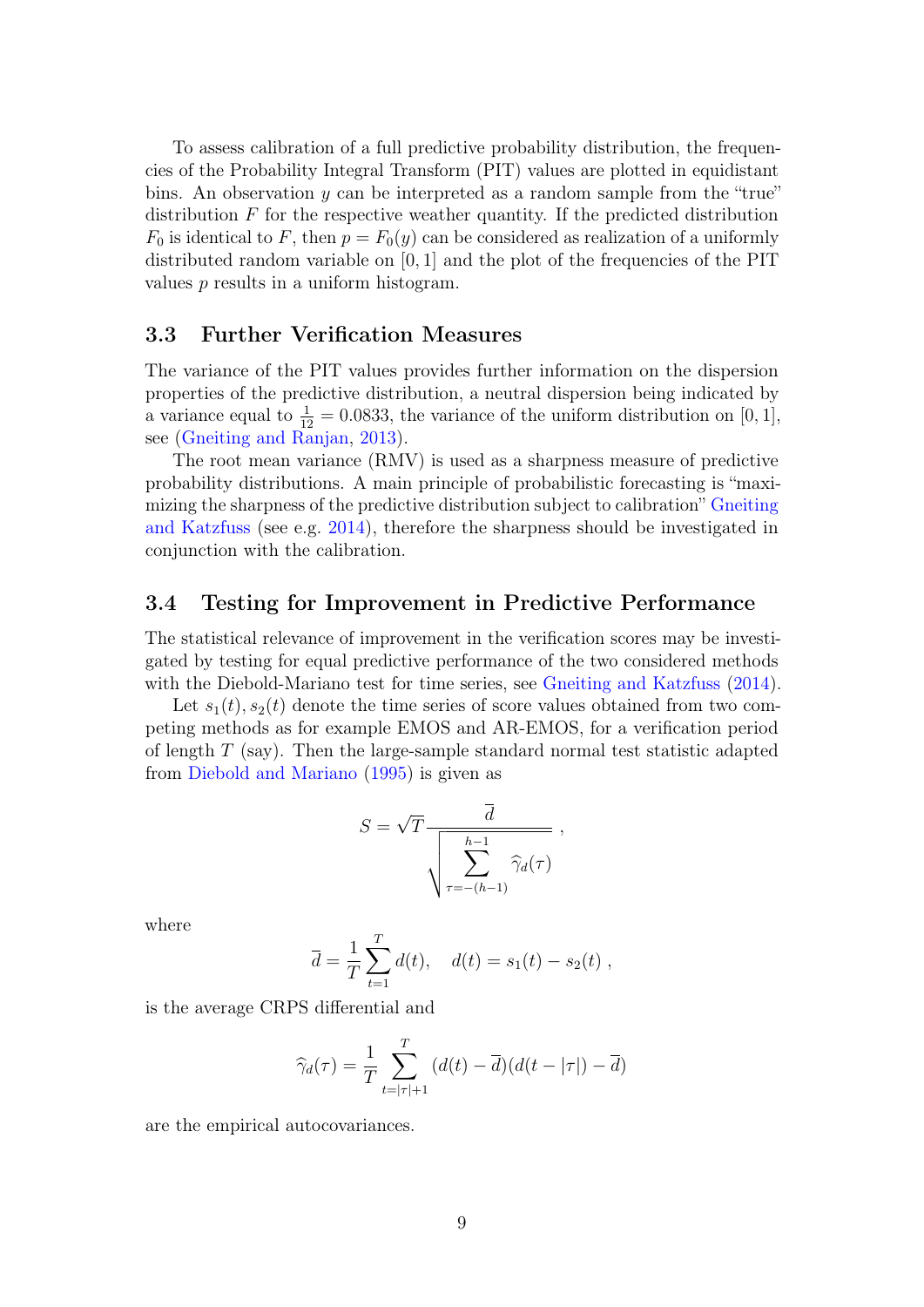

<span id="page-9-0"></span>Figure 1: 76 stations in Germany, chosen for admitting a modest occurrence of missing values in the raw data set.

## 4 Application to ECMWF temperature forecasts

## 4.1 Data Description and Data Preprocessing

The considered data for our case study contains the forecast ensemble with 50 members of the European Centre for Medium-Range Weather Forecasts (ECMWF, see e.g. [Molteni et al.,](#page-23-11) [1996,](#page-23-11) [Buizza et al.,](#page-20-4) [2007\)](#page-20-4). The data consists of 24-h, 48-h and 72-h ahead forecasts initialized at 12 UTC for 2-m surface temperature in Germany along with the verifying observations at 187 different stations in the time period ranging from 2002-01-01 to 2014-03-20, see also [\(Hemri et al.,](#page-22-1) [2014\)](#page-22-1). In addition, there is one high-resolution forecast and one control forecast.

For the application of time series methods it is of importance to investigate whether the dates appear in chronological order and if some dates are missing. From the full data set with 187 stations only those stations are retained, which do not reveal NA gaps longer than 1. There are 76 stations which do match this rather strict specification. The new data set still contains missing values.

The remaining missing values can in R be replaced by values obtained from linear interpolation using the function na.approx from the package zoo [\(Zeileis](#page-24-10) [and Grothendieck,](#page-24-10) [2005\)](#page-24-10).

Figure [1](#page-9-0) shows the 76 stations retained for the subsequent analysis, where the station map was produced with the R package ggmap [\(Kahle and Wickham](#page-22-10) , [2013\)](#page-22-10). In the subsequent analysis the station Magdeburg in Eastern Germany will be considered for illustration purposes in the case study.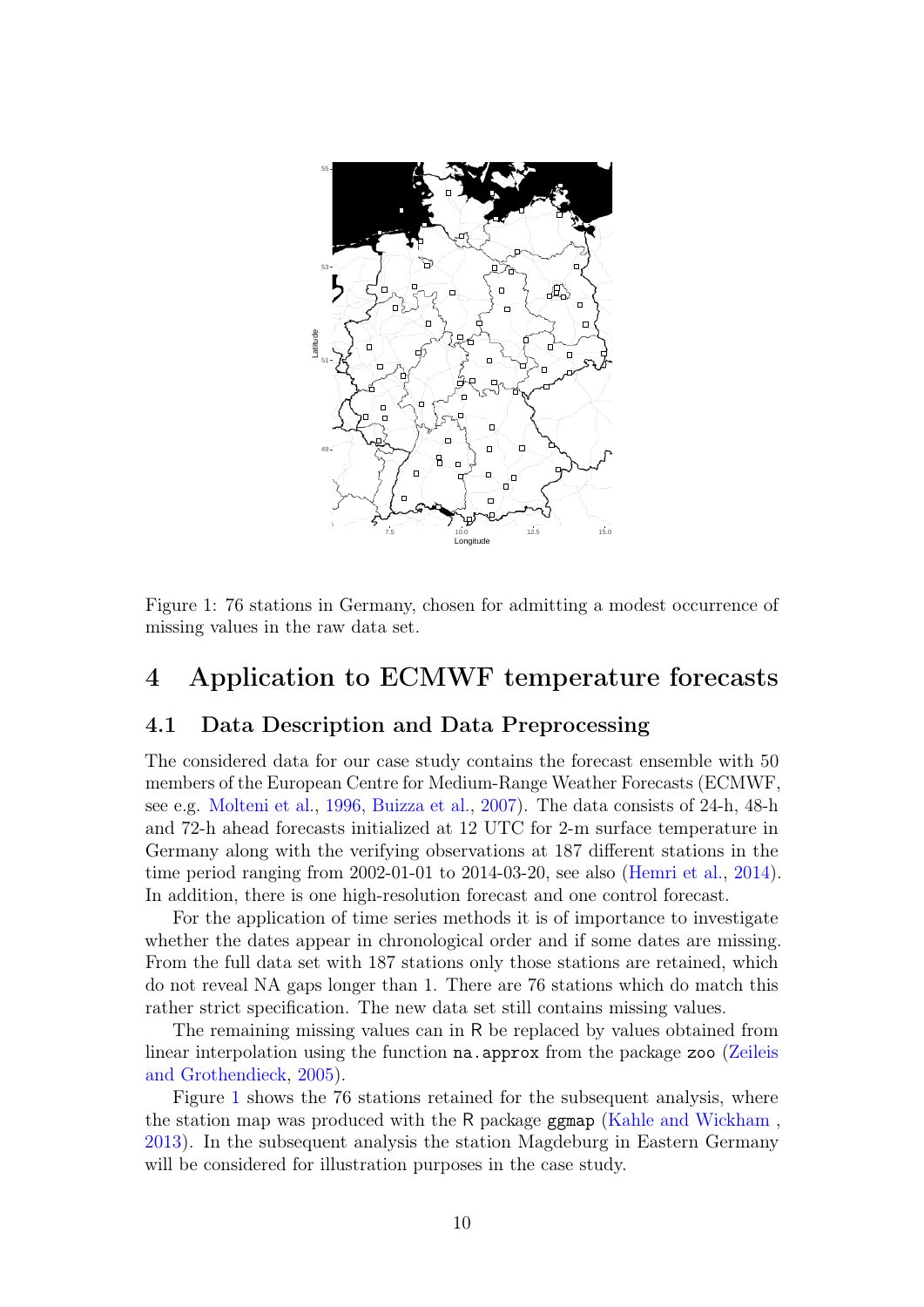To find possible outliers in the data, the test statistic from [Chang et al.](#page-20-5) [\(1988\)](#page-20-5) for detecting additive outliers is applied, being implemented as function detectAO in the R package TSA [\(Chan and Ripley,](#page-20-6) [2012\)](#page-20-6). It requires the fit of an ARIMA model to the series, which can e.g. be achieved by the function auto.arima from the R package forecast [\(Hyndman and Khandakar,](#page-22-11) [2008\)](#page-22-11).

The analysis reveals one indicated suspicious observation. From further inspection, the detected value of 30.6 ◦C at 2011-08-26 appears a bit too high with respect to preceding and succeeding observations, but may nonetheless be a true value. Thus, it is concluded that the observation should not be altered or removed.

In order to find strong outlying observations, the significance level in detectAO is put to the very small value  $\alpha = 0.00001$ . By applying the above procedure to each station, it is found that 6 stations reveal suspicious values. From these, only two observations are removed from the data set. At date 2003-01-20 and station Hannover the temperature observation is −90.8 ◦C, which is clearly impossible. At date 2002-11-23 and station Nuernberg, the temperature observation is  $-20.1\degree C$ , which is very unusual with respect to preceding and succeeding temperature values and, in addition, is by far the smallest value in the complete series.

Removal is done by setting the outlying value to NA and then applying linear interpolation.

## 4.2 Comparison of EMOS and Heteroscedastic AR-EMOS

First, the state-of-the-art EMOS model is compared to the heteroscedastic AR-EMOS model (called AR-EMOS in the following) presented in Section [2.4,](#page-4-1) where each model is based on the 50 regular ECMWF 24-h ahead ensemble forecasts. The parameters of the postprocessing models are estimated station-wise, based only on the data available for the respective station (so-called local approach).

A first analysis investigates the performance of the different models at the station Magdeburg in Eastern Germany. Then, in a second step the analysis is carried out for all 76 stations in the data set.

#### 4.2.1 Settings

To fit the AR-EMOS model presented in Section [2.4](#page-4-1) (with the basic methodology in Section [2.1\)](#page-2-0), first the model parameters  $\alpha_m, \beta_{m,1}, \ldots, \beta_{m,p_m}$  for each member  $x_m$  are estimated by fitting an AR $(p_m)$  process to the observed error series  $\{z_m\}$ from a training period by Yule-Walker estimation as carried out by the function ar, see also [Shumway and Stoffer](#page-24-11) [\(2006,](#page-24-11) Section 3.6). The order  $p_m$  is automatically selected by a modified Akaike information criterion (AIC) proceeding as if the required variance estimate were obtained by maximum likelihood, cf. [R Core](#page-23-7) [Team](#page-23-7) [\(2018,](#page-23-7) function ar).

This procedure is invoked with a default training length of 90 days, which has been found appropriate by [Möller and Groß](#page-23-6) [\(2016\)](#page-23-6).

To obtain the predictive mean  $\mu(t)$  and standard deviation  $\sigma(t)$  (as defined in Equation  $(5)$  a second training period is required to estimate the weight parameter  $w$  used in the heteroscedastic variance model  $(5)$  such that the average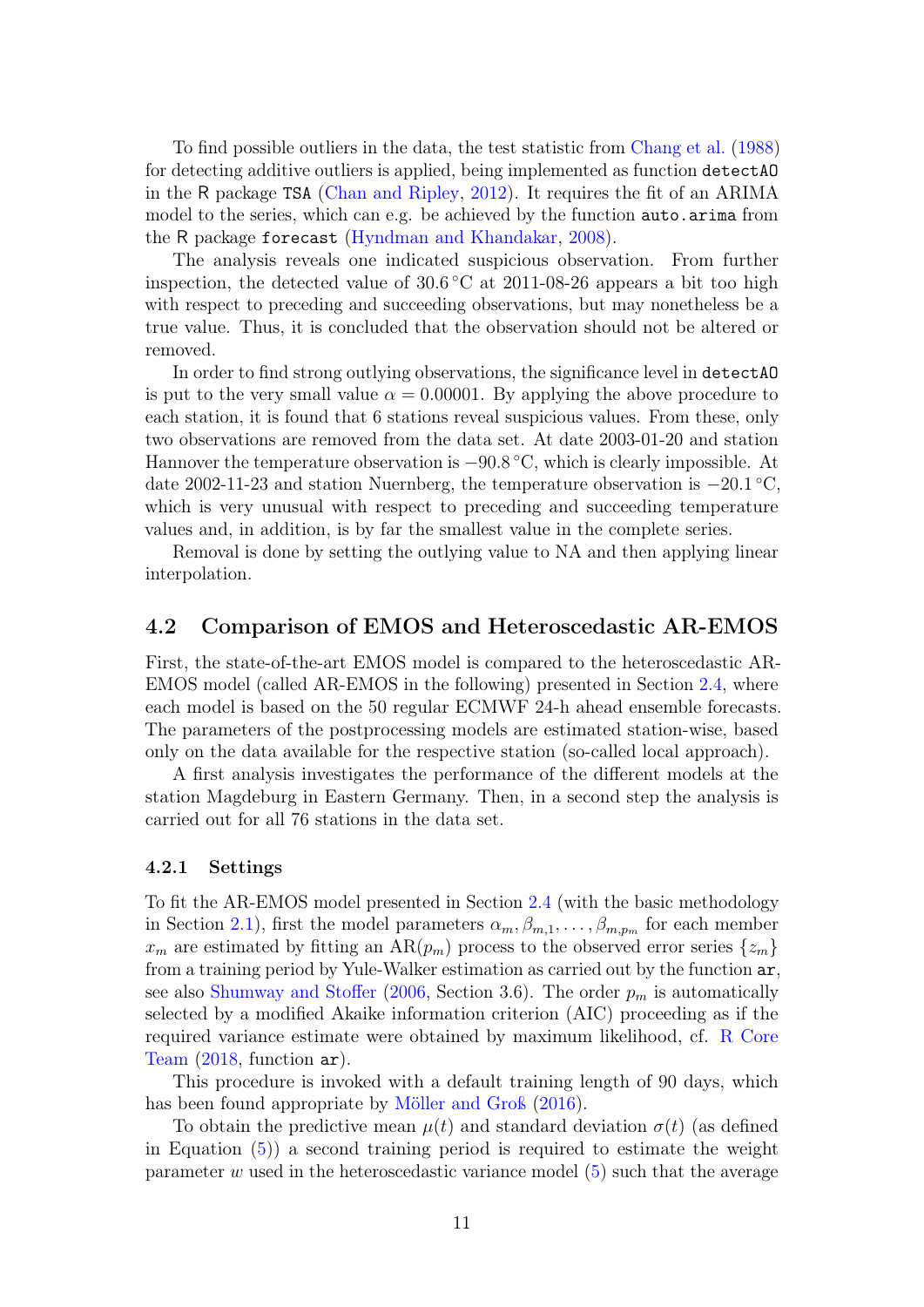

<span id="page-11-0"></span>Figure 2: Comparison of predictive mean and predictive standard deviation obtained by EMOS and (heteroscedastic) AR-EMOS

CRPS with respect to the predictive distribution  $N(\mu(t), \sigma(t)^2)$  is minimized for the training period. In the case study following later, the default for the additional training period is set to 30 days length.

The EMOS model is fitted with the R package ensemblemos. Estimating parameters of EMOS usually requires a training period of length between 20 to 40 days (Gneiting, 2014, Sect. 4), where in the subsequent study 30 days are chosen.

#### $4.2.2$ Comparison at a Single Station

The plots displayed in Figure 2 show a comparison of the predictive mean and standard deviation of the EMOS and (heteroscedustic) AR-EMOS predictive distribution for Magdeburg. The predictive means of both methods exhibit a strong relationship (squared correlation coefficient equal to 0.9963), while the predictive standard deviations differ to a certain extent (squared correlation coefficient equal to 0.5142). So, although, AR-EMOS proceeds in a quite different way to estimate the predictive mean, the result does apparently not differ from EMOS very much. The different approaches to estimate the variance obviously also yield different results, the AR-EMOS standard deviations have a tendency to be smaller than those of EMOS. The Boxplot for the stand deviations also show that for EMOS there is much more variation in the estimated standard deviations than for AR-EMOS.

Table 1 presents the CRPS, the DSS, the root mean variance (RMV) and the PIT variance for both methods at station Magdeburg. The top row in Figure 3 additionally shows the PIT histograms of both methods at station Magdeburg.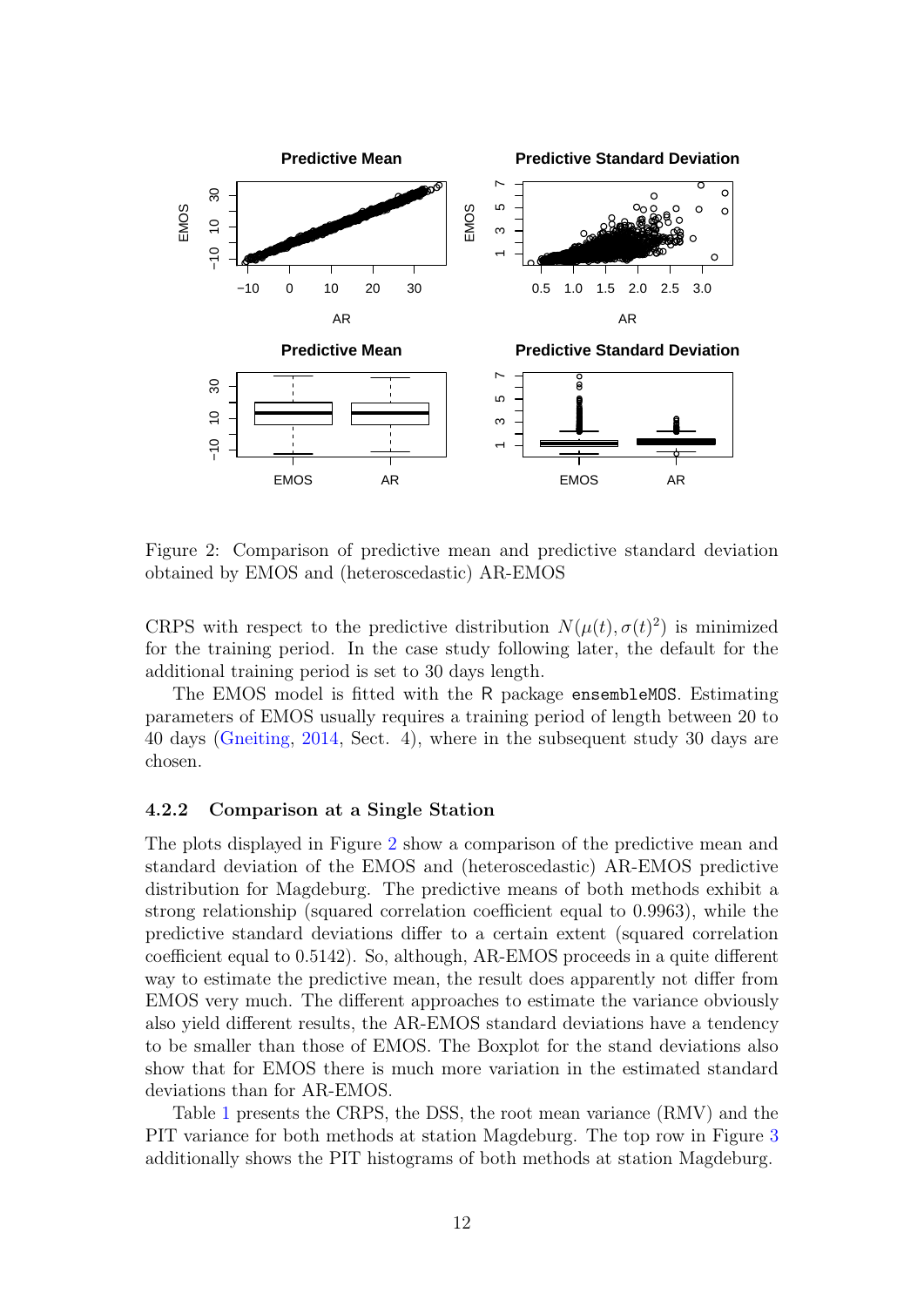|                                     |  | CRPS $DSS$ RMV $Var(PIT)$   |
|-------------------------------------|--|-----------------------------|
| EMOS -                              |  | 0.8415 2.0918 1.3670 0.0946 |
| AR-EMOS 0.8309 1.9149 1.3825 0.0876 |  |                             |

<span id="page-12-0"></span>Table 1: Verification metrics of EMOS and (heteroscedastic) AR-EMOS for station Magdeburg aggregated over 4341 verification dates

The PIT values of both models have a variance greater than  $1/12 = 0.0833$ . indicating underdispersion of the predictive distributions. This underdispersion is visible in the respective PIT histograms as well. However, the PIT variance of AR-EMOS is much closer to 1/12 than the PIT variance of EMOS. When looking at the PIT histograms, the EMOS histogram indicates a slightly more pronounced bin for small PIT values, indicating a stronger forecast bias. On the contrary, the EMOS predictive distribution is slightly sharper than the AR-EMOS one, however obviously at an expense in dispersion accuracy.

When looking at the verification scores providing an overall judgment on predictive performance (CRPS, DSS), we can further conclude that AR-EMOS performs better than EMOS with respect to the average CRPS as well as to the average DSS at station Magdeburg.

As the difference in CRPS values is relatively small, we investigate whether AR-EMOS provides a statistically significant improvement in CRPS over stateof-the-art EMOS, by a one-sided Diebold-Mariano test for the alternative

## $H_1$ :  $CRPS_{AR\text{-EMOS}} < CRPS_{EMOS}$ .

For station Magdeburg, the resulting p-value is given as 0.01722. Thus, the test shows that the CRPS values of AR-EMOS are (on average) indeed significantly smaller than those of EMOS.

#### 4.2.3 Comparison at all Stations

In a second step the analysis performed for a single example station is carried out for all 76 stations in the data set, and the results are aggregated. For this, a local approach is used, that is, the considered models are estimated at each station individually, resulting in location-specific model parameters based only on the data of a specific station.

When aggregating over all 76 stations, for each station 4341 verification days are available, yielding in total 329916 forecast cases to aggregate over. Table [2](#page-13-1) shows the resulting verification metrics for EMOS and AR-EMOS.

The verification scores indicate that the predictive distribution of AR-EMOS has comparable but slightly different properties than EMOS, similar to the comparison at a single station. While CRPS and DSS of AR-EMOS are (slightly) smaller than those of EMOS, the RMV is slightly larger, indicating the AR-EMOS predictive distribution to be less sharp than its EMOS counterpart. However, the sharper distribution of EMOS comes at the expense of calibration, the PIT variance of EMOS is much larger than  $1/12$ , indicating underdispersion, while the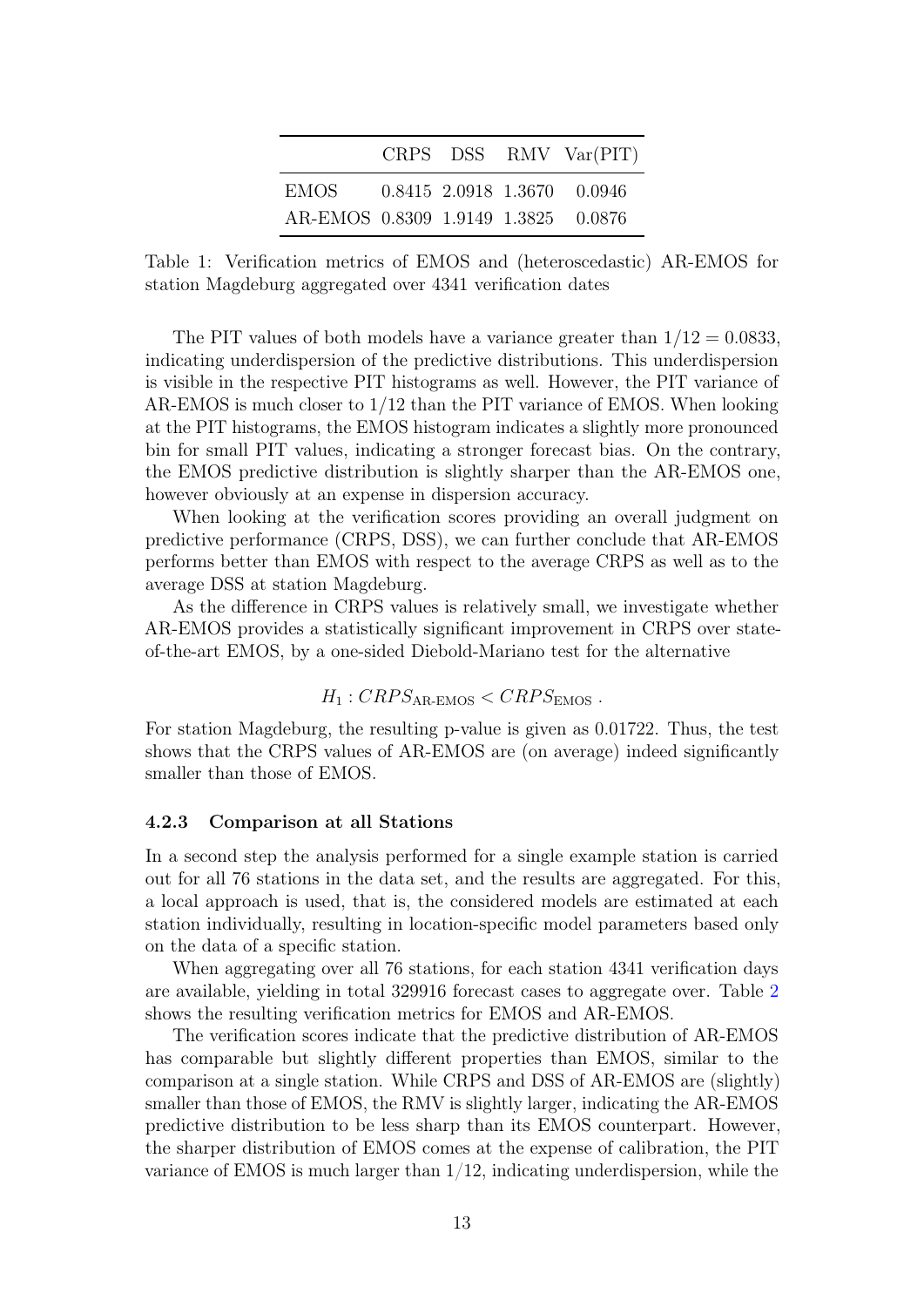

<span id="page-13-0"></span>Figure 3: PIT histograms of EMOS and (heteroscedastic) AR-EMOS aggregated over 4341 verification days (top row), as well as PIT histograms of both methods aggregated over  $4341 \times 76$  verification cases (dates and stations, bottom row)

|                                     |  | CRPS DSS RMV Var(PIT) |
|-------------------------------------|--|-----------------------|
| EMOS 0.9057 2.1523 1.4907 0.0954    |  |                       |
| AR-EMOS 0.9033 2.0129 1.5322 0.0883 |  |                       |

<span id="page-13-1"></span>Table 2: Verification metrics of EMOS and (heteroscedastic) AR-EMOS aggregated over  $4341 \times 76$  verification cases (dates and stations)

PIT variance of AR-EMOS is relatively close to 1/12, indicating a distribution with dispersion properties close to neutral dispersion. These observations are consistent with the PIT histograms in (the bottom row of) Figure [3,](#page-13-0) where the EMOS PIT histogram clearly exhibits a U-shape, with indicates underdispersion, while the U-shape is much less pronounced in the AR-EMOS PIT histogram.

To find statistical evidence about the significance of the difference in predictive performance between the two methods, the one-sided Diebold-Mariano test is conducted again, this time for the CRPS time series at each of the 76 stations individually.

The upper left panel of Figure [4](#page-14-0) shows the station-wise p-values of the Diebold-Mariano test for EMOS vs. AR-EMOS. Small p-values give statistical evidence for the alternative hypothesis that the values of the AR-EMOS CRPS series are on average smaller than the values of the EMOS CRPS series, thus indicating superior performance of AR-EMOS compared to EMOS. At 31 stations the pvalue is  $\leq 0.1$ , thus indicating superior performance of AR-EMOS, see the left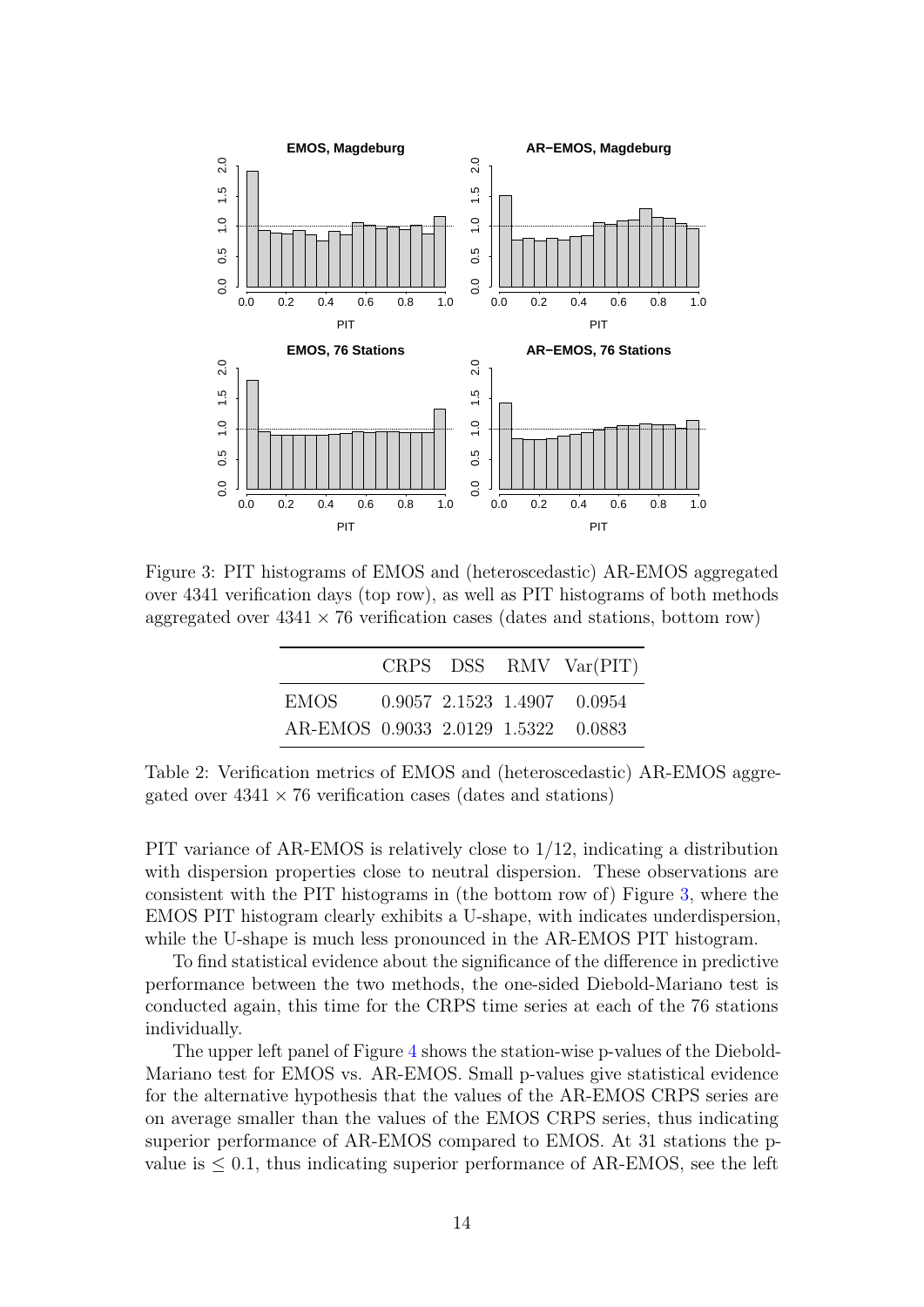

<span id="page-14-0"></span>Figure 4: Station-wise p-values of the Diebold-Mariano one-sided test comparing EMOS and (heteroscedastic) AR-EMOS.

vertical red dashed line in (the upper left panel of) Figure [4.](#page-14-0)

Large p-values give statistical evidence for the converse alternative hypothesis, thus indicating inferior performance of AR-EMOS compared to EMOS. However, there are only 10 stations with p-value greater than 0.9, see right vertical dashed red line.

Thus, for a large portion of the considered stations, AR-EMOS exhibits significantly better predictive performance than EMOS in terms of the CRPS, while EMOS is significantly superior to AR-EMOS only at a few stations.

## 4.3 Incorporating the High Resolution Forecast with Group Approach

The ECMWF ensemble also comprises a single high-resolution run, whose importance for statistical postprocessing is described e.g. by [Gneiting](#page-21-6) [\(2014\)](#page-21-6). As indicated in Section [2.6,](#page-5-1) extended postprocessing models are now considered, which include the high-resolution forecast.

For the ECMWF data considered here, there are 50 exchangeable (that is statistically indistinguishable) forecast members forming one group, while the high-resolution forecast is regarded as second group due to its different properties.

Within the ensembleMOS package, the group membership of each ensemble forecast can be directly specified. As described in Section [2.6,](#page-5-1) a straightforward ad-hoc way to implement a 2-group AR-EMOS model is to represent the model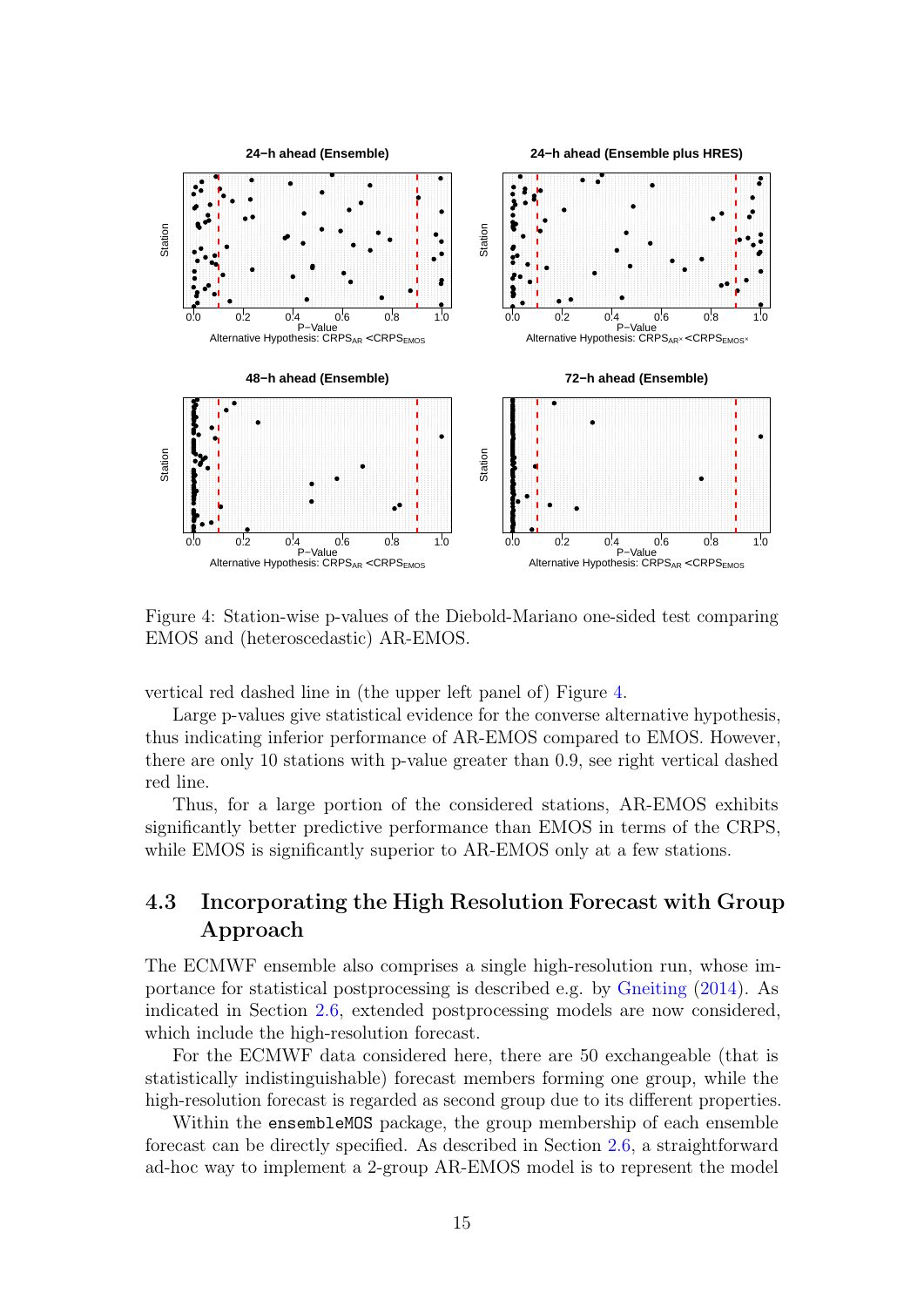parameters as a sum of the two group specific parameters and assign the groupspecific parameters (fixed) equal weight.

Furthermore, the SLP combination of EMOS and AR-EMOS proposed in [Möller and Groß](#page-23-6) [\(2016\)](#page-23-6) is revisited. However, in contrast to the original analysis, here the SLP combination of EMOS and AR-EMOS based on the 50 exchangeable members and the additional high-resolution forecast is investigated (which we called extended models, denoted by EMOS<sup>∗</sup> and AR-EMOS<sup>∗</sup> , respectively).

As additional training data is needed to estimate the weights in the SLP combination, the final number of verification days considered differs from the above analyses comparing only EMOS and AR-EMOS. Here, the results at the station Magdeburg are aggregated over 4251 verification days. When aggregating over all 76 stations (each with 4251 verification days) as well, the results are based on 323076 forecast cases in total.

Results for verification scores at the station Magdeburg are presented in Table [3.](#page-15-0) It is clearly visible that in terms of CRPS and DSS AR-EMOS<sup>∗</sup> improves over EMOS<sup>∗</sup> to a large extent. The improvement is much more pronounced than in the case where the high-resolution forecast was not incorporated into both models. The SLP<sup>∗</sup> combination of the two models improves both scores even more in comparison to EMOS<sup>∗</sup> .

Concerning sharpness as measured by the RMV the AR-EMOS<sup>∗</sup> model yields the sharpest predictive distribution, with a PIT variance extremely close to 1/12 at the same time. EMOS<sup>∗</sup> and the SLP combination of both models are less sharp (they exhibit nearly the same level of sharpness), however, while EMOS<sup>∗</sup> as a PIT variance indication underdispersion (larger 1/12), the SLP<sup>∗</sup> combination also has a PIT variance close to neutral dispersion. Therefore, at the station Magdeburg, the sharpness-calibration properties of AR-EMOS<sup>∗</sup> seem to be extremely appropriate and better than those of the other predictive distributions.

|                                      |  | CRPS DSS RMV Var(PIT)       |
|--------------------------------------|--|-----------------------------|
| EMOS*                                |  | 0.8223 2.0304 1.3714 0.0908 |
| AR-EMOS* 0.8097 1.8404 1.3663 0.0849 |  |                             |
| $\rm SI.P^*$                         |  | 0.8000 1.9043 1.3965 0.0854 |

<span id="page-15-0"></span>Table 3: Verification metrics of EMOS<sup>\*</sup>, (heteroscedastic) AR-EMOS<sup>\*</sup>, and SLP combination SLP<sup>∗</sup>of both, aggregated over 4251 verification dates at station Magdeburg

Although the improvement in CRPS of AR-EMOS<sup>∗</sup> compared to EMOS<sup>∗</sup> is much more obvious as in the respective analysis at Magdeburg presented in Table [1,](#page-12-0) a one-sided Diebold-Mariano test for  $H_1$ :  $CRPS_{AR\text{-}EMOS^*}$  <  $CRPS_{EMOS^*}$ at Magdeburg is performed to investigate the significance of the improvement. The resulting p-value is 0.01233, showing that AR-EMOS<sup>∗</sup> is indeed performing significantly better than EMOS<sup>∗</sup> at Magdeburg in terms of CRPS.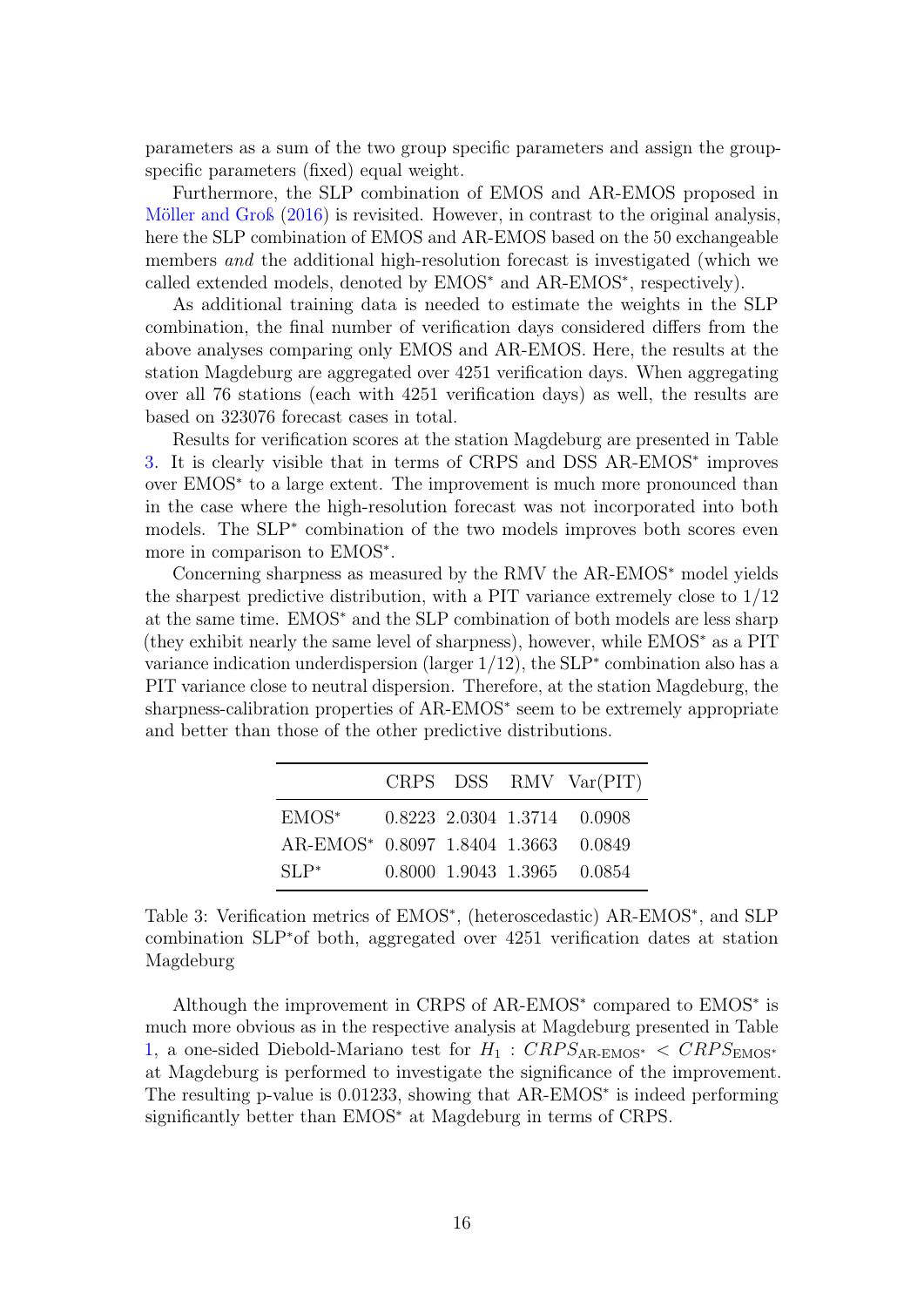



<span id="page-16-0"></span>Figure 5: Predictive pdfs based on the 50 ensemble members and the highresolution forecast for Magedburg, valid at date 2009-06-24, along with the respective observation (vertical line)

#### 4.3.1 Illustration of Predictive Distributions

For a visual illustration the three predictive probability density functions (PDFs) corresponding to EMOS<sup>∗</sup> , AR-EMOS<sup>∗</sup> , and SLP<sup>∗</sup> (two normals and a mixture of two normals as described in Section [2.7\)](#page-6-0) are graphically displayed for the randomly chosen forecast day 2009-06-24, see Figure [5.](#page-16-0)

Here, it is clearly visible that the PDF of AR-EMOS<sup>\*</sup> and the SLP<sup>\*</sup> combination are more centered around the observation in comparison to the PDF of EMOS,indicating a higher consistency of the respective distributions with the true observation, thus improved calibration. This observation is in line with the verification results presented in Table [3.](#page-15-0)

#### 4.3.2 Comparison of all Stations

Next, the above described comparison of EMOS<sup>\*</sup>, AR-EMOS<sup>\*</sup> and SLP<sup>\*</sup> is conducted for all 76 stations, where again the models are estimated stationwise. Due to the need for additional training data for the SLP combination, the number of verification cases considered again differs from the analysis presented in Table [2](#page-13-1) as mentioned for the station Magdeburg. Here, the aggregation in Table [4](#page-17-0) is performed over 323076 verification cases (4251 verification dates at each of the 76 stations). The aggregated verification metrics show that AR-EMOS<sup>∗</sup> performs better than EMOS<sup>∗</sup> with respect to the CRPS and DSS. With respect to the CRPS the SLP combination performs best, with respect to DSS it also performs clearly better than EMOS<sup>∗</sup> . EMOS<sup>∗</sup> has the sharpest predictive distribution in terms of the RMV, while AR-EMOS<sup>∗</sup> and SLP∗ exhibit a similar level of sharpness. However, the PIT variance of AR-EMOS<sup>∗</sup> is much closer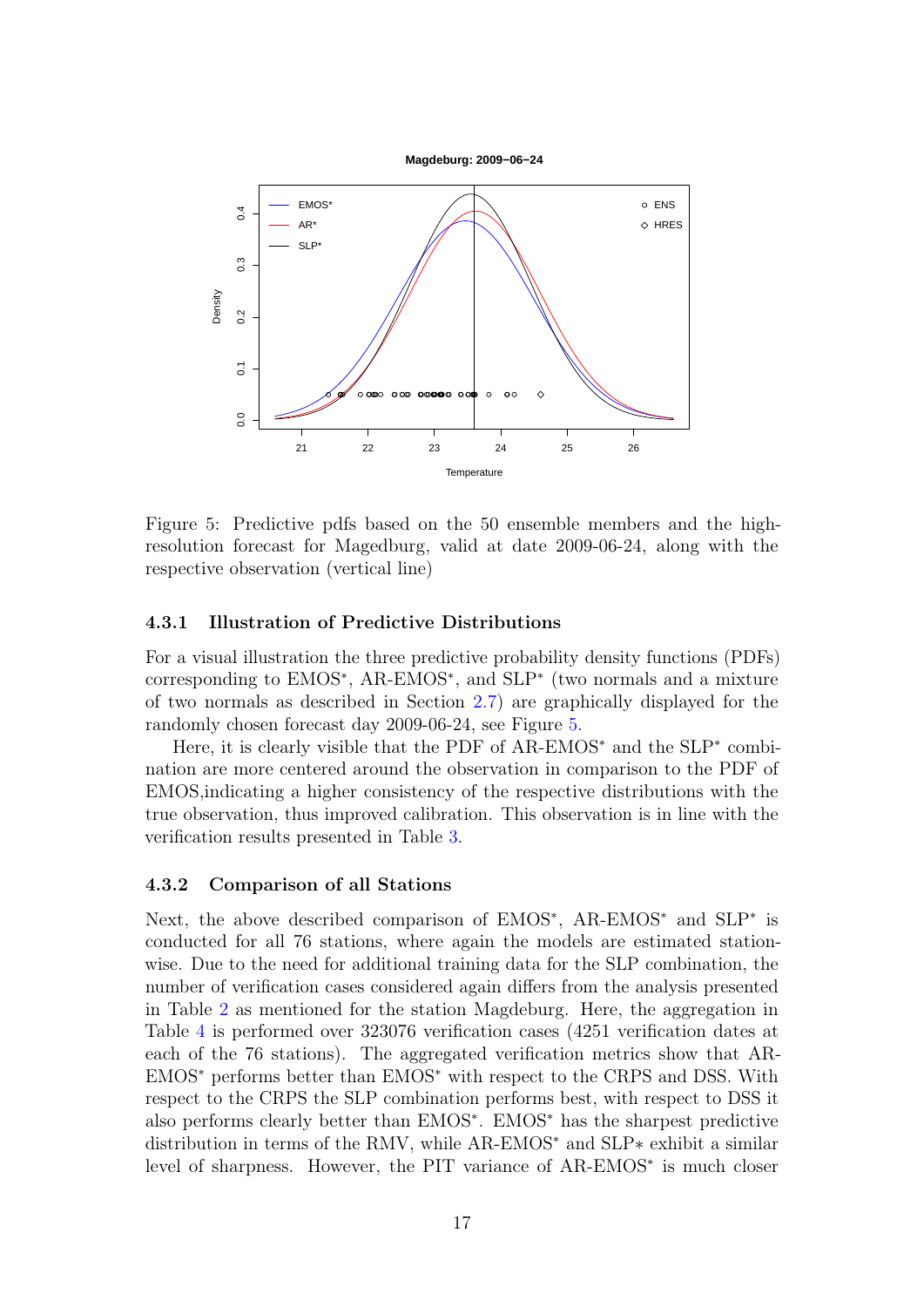|                                      |  | CRPS DSS RMV Var(PIT)         |
|--------------------------------------|--|-------------------------------|
| EMOS*                                |  | $0.8712$ 2.1412 1.4250 0.0931 |
| AR-EMOS* 0.8685 1.9270 1.4950 0.0854 |  |                               |
| $SLP*$                               |  | 0.8460 1.9350 1.5031 0.0860   |

to that of neutral dispersion than EMOS<sup>∗</sup> , having a PIT variance indicating underdispersion.

<span id="page-17-0"></span>Table 4: Verification metrics of EMOS<sup>∗</sup> , (heteroscedastic) AR-EMOS<sup>∗</sup> , and SLP combination SLP<sup> $*$ </sup> of both, aggregated over  $4251 \times 76$  verification cases (dates and stations)

Again, station-wise p-values of the one-sided Diebold-Mariano test for the CRPS series are computed to investigate whether the improvement in CRPS is significant. The upper right panel of Figure [4](#page-14-0) shows the resulting p-values at all 76 stations for the one-sided Diebold-Mariano test for the alternative  $H_1$ :  $CRPS_{AR\text{-}EMOS^*} < CRPS_{EMOS^*}$ .

Again, the dashed red lines denote the significance levels 0.1 and 0.9, respectively. When incorporating the high-resolution forecast into the models, the number of stations where AR-EMOS<sup>∗</sup> performs significantly better (at significance level 0.1) than EMOS<sup>∗</sup> increases to 41. At 16 stations the p-value is greater than 0.9, indicating that EMOS<sup>∗</sup> performs better than AR-EMOS<sup>∗</sup> .

### 4.4 Postprocessing for Higher Forecast Horizons

Finally we investigate the performance of the heteroscedastic AR-EMOS model for higher forecast horizons. In many applications, typically 24-h ahead forecasts are investigated, but often higher forecast horizons are not considered. To illustrate the effect, we present results for 48-h and 72-h ahead forecasts.

In Section [2.3](#page-4-2) the procedure for applying AR-EMOS to forecast horizons greater than 24-h is explained. EMOS is capable of dealing with other than 24-h ahead forecasts as well, and the forecast horizon considered can explicitly specified within the ensembleMOS package.

Table [5](#page-18-0) shows the verification metrics for EMOS and AR-EMOS, based on 48-h and 72-h ahead ensemble forecasts. For 48-h ahead forecasts the verification metrics and PIT histograms are based on a total of 329840 verification cases (4340 verification days for each of the 76 stations), for 72-h ahead forecast, they are based on 329764 verification cases (4339 verification days for each station).

For both forecast horizons it is clearly visible, that AR-EMOS improves on EMOS in terms of CRPS and DSS, with the improvement being even more pronounced for 72-h ahead forecasts. Compared to the results on 24-h ahead forecasts, the improvement of AR-EMOS over EMOS becomes clearer the larger the forecast horizon. For both considered horizons in Table [5,](#page-18-0) the EMOS predictive distribution is a bit sharper than its AR-EMOS counterpart, however, in each case the PIT variance of EMOS indicates underdispersion to a larger extent than the PIT variance of AR-EMOS.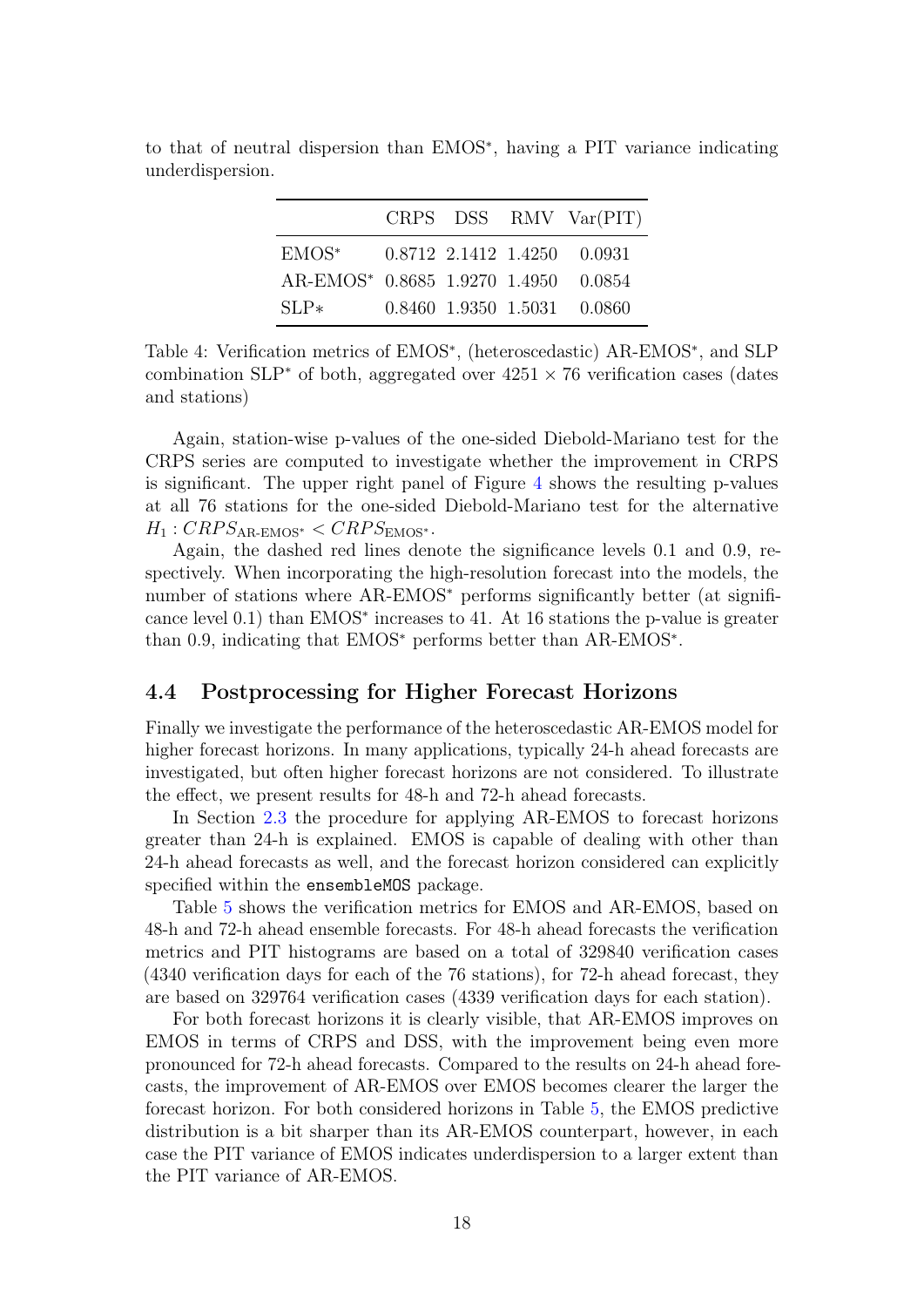|                                                       |                      | CRPS DSS RMV Var(PIT)       |
|-------------------------------------------------------|----------------------|-----------------------------|
| EMOS 48-h<br>AR-EMOS 48-h 0.9897 2.1749 1.7263 0.0872 |                      | 1.0101 2.4147 1.6156 0.0979 |
| $EMOS$ 72-h                                           | 1.1244 2.6353 1.7831 | 0.099                       |
| AR-EMOS 72-h 1.0949 2.3548 1.9591                     |                      | 0.086                       |

<span id="page-18-0"></span>Table 5: Verification metrics of EMOS(ENS) and (heteroscedastic) AR-EMOS(ENS) aggregated over  $4340 \times 76$  (48-h) and  $4339 \times 76$  (72-h) verification cases (dates and stations)

Figure [6](#page-19-0) presents the respective PIT histograms of EMOS and AR-EMOS, where the top panel refers to 48-h ahead, and the bottom panel to 72-h ahead forecasts.

To investigate whether the improvement of AR-EMOS over EMOS is indeed a significant one, again the Diebold-Mariano test is performed at each station for the same one-sided alternative as in the previous paragraphs. The lower panel of Figure [4](#page-14-0) displays the resulting p-values for 48-h (left panel) and 72-h (right panel). For both forecast horizons the improvement in predictive performance of AR-EMOS over EMOS in terms of CRPS is highly significant for most of the stations: For 48-h ahead forecasts the p-value is  $\leq 0.1$  at 64 stations (and  $\leq 0.05$ ) still at 60 stations), for 72-h ahead forecasts even at 70 stations (and  $\leq 0.05$  at 67 stations). In both cases, there is only one station with p-value greater than 0.9. Furthermore, the proportion of stations with an insignificant p-value is extremely small for both forecast horizons.

Although for 24-h ahead forecasts there is a larger portion of stations where AR-EMOS performs significantly better than EMOS, there is also a non-negligible number of stations where neither EMOS was significantly better than AR-EMOS nor the other way around. When moving to higher forecast horizons, the number of stations where AR-EMOS is significantly superior to EMOS increases heavily, and at more and more stations the level of significance even gets smaller. This indicates that the performance of AR-EMOS seems increases in comparison to EMOS for higher the forecast horizon.

## 5 Conclusion

This follow-up work presents some new features and extensions of the AR-EMOS model introduced by [Möller and Groß](#page-23-6) [\(2016\)](#page-23-6), and is accompanied by an implementation of the method within an R package called ensAR [\(Groß and Möller,](#page-22-8) [2019\)](#page-22-8). The original model for the predictive variance is extended to incorporate the ensemble spread, yielding a heteroscedastic model implicitly accounting for the spread-error correlation, in slightly different way than the EMOS model. The (heteroscedastic) AR-EMOS model allows to fit a predictive distribution to a single ensemble member, as the longitudinal part of the (extended) predictive variance can still be computed for a single ensemble forecast, which is an advantage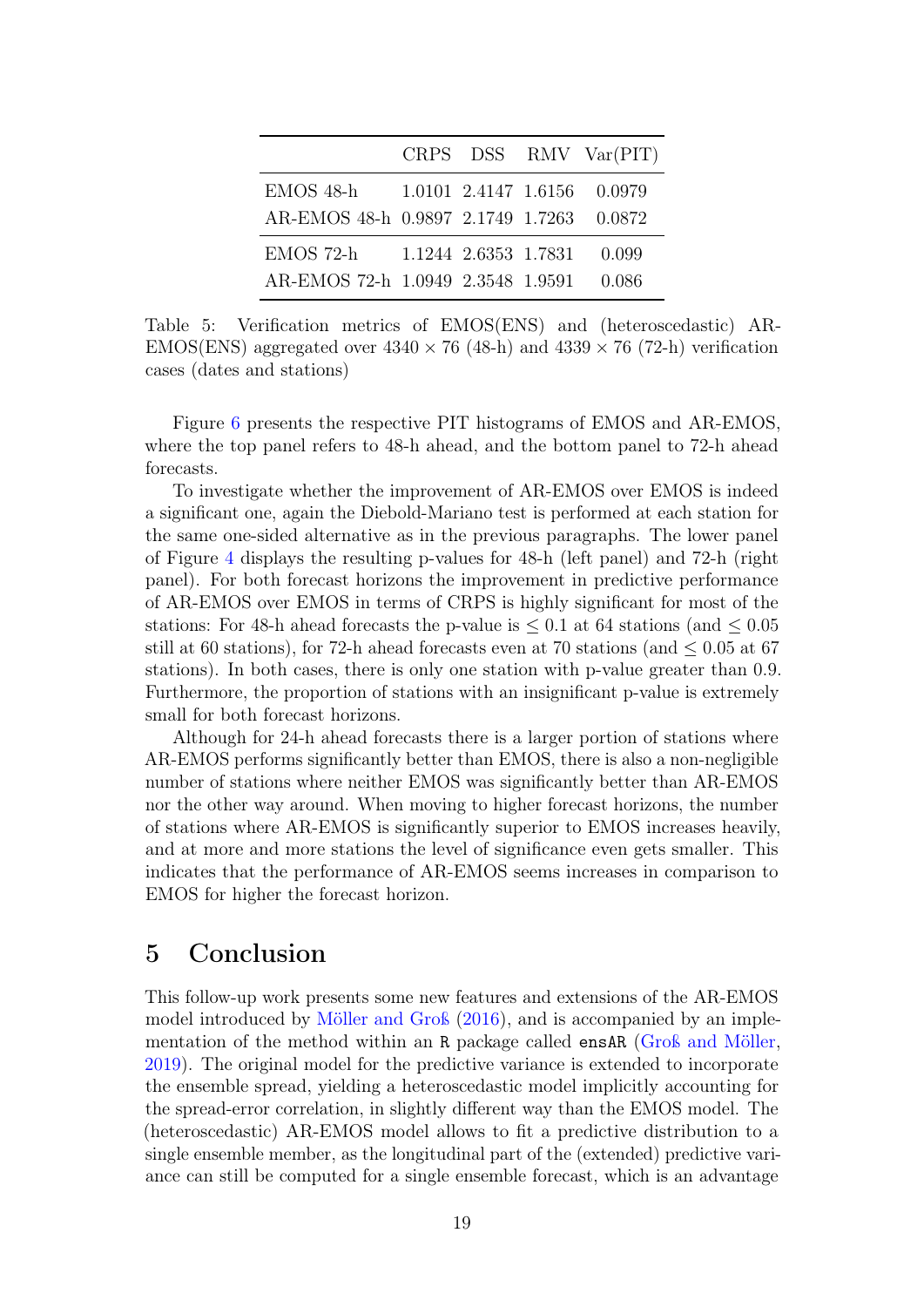

<span id="page-19-0"></span>Figure 6: PIT histograms of EMOS and (heteroscedastic) AR-EMOS for 48-h ahead (top row), and for 72-h ahead (bottom row), aggregated over 76 stations, each with 4340 (48-h) and 4339 (72-h) verification dates

over standard postprocessing approaches such as EMOS.

Additionally, incorporation of a high-resolution forecast is investigated. The conducted case study indicates that this forecast improves predictive performance to a large extent. To incorporate the high-resolution forecast, an AR-EMOS group model is defined, which follows a somewhat different approach than the EMOS group model. In the case study, only a simple heuristic form of the AR-EMOS group model is considered, which already yields excellent results. However, extensions to a more general and data driven form are relatively straight forward and subject to future research.

Finally, a feature of the AR-EMOS model not discussed in the original work is presented. The model allows to fit predictive distributions based on ensemble forecasts with arbitrary forecast horizons. In the original work a case study based only on 24-h ahead forecasts is presented. However, the AR-EMOS model can postprocess ensemble forecasts with arbitrary forecast horizons. For forecast horizons smaller or equal to 24-h ahead the model can be directly employed without any additional modifications. For horizons larger than 48-h ahead, the model can be applied by adding only one small preprocessing step, namely predicting the days between the last validation date of the forecast and the verification date with the AR model, also used to set up the AR-EMOS method itself.

The conducted case study indicates that for forecast horizons beyond 24 h ahead (with 48-h and 72-h ahead considered as examples) the AR-EMOS performs particularly well, and improves significantly over EMOS. Therefore, the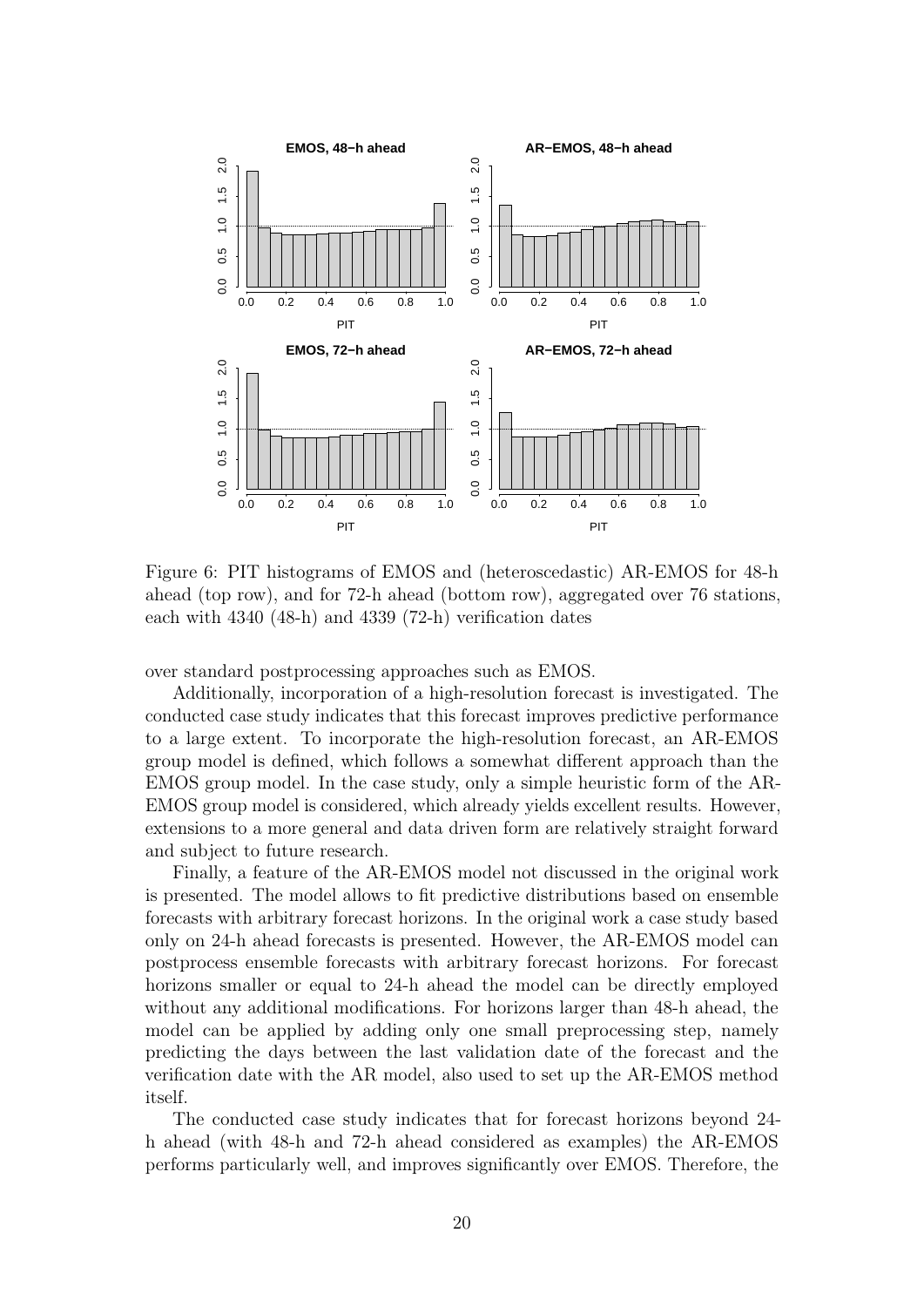autoregressive postprocessing approach shows potential for extremely accurate prediction at higher forecast horizons.

## Acknowledgements

The authors acknowledge support of the research by Deutsche Forschungsgemeinschaft (DFG) Grant No. MO 3394/1-1, and by the Hungarian National Research, Development and Innovation Office under Grant No. NN125679. Furthermore, we are grateful to the European Centre for Medium-Range Weather Forecasts (ECMWF) and the German Weather Service (DWD) for providing forecast and observation data, respectively.

## References

- Baran, S., and S. Lerch, 2015: Log-normal distribution based emos models for probabilistic wind speed forecasting. Quarterly Journal of the Royal Meteorological Society, 141, 2289–2299.
- Baran, S., and S. Lerch, 2016a: Combining predictive distributions for statistical post-processing of ensemble forecasts, [arXiv:1607.08096.](http://arxiv.org/abs/1607.08096)
- Baran, S., and S. Lerch, 2016b: Mixture EMOS model for calibrating ensemble forecasts of wind speed. Environmetrics, 27, 116–130.
- <span id="page-20-0"></span>Baran, S., and A. Möller, 2015: Joint probabilistic forecasting of wind speed and temperature using Bayesian model averaging. Environmetrics, 26, 120–132.
- <span id="page-20-3"></span>Barker, T. W., 1991: The relationship between spread and forecast error in extended-range forecasts. Journal of Climate, 4, 733–742.
- <span id="page-20-2"></span>Berrocal, V. J., A. E. Raftery, and T. Gneiting, 2007: Combining spatial statistical and ensemble information in probabilistic weather forecasts. Monthly Weather Review, 135, 1386–1402.
- <span id="page-20-1"></span>Bouallegue, Z. B., T. Heppelmann, S. E. Theis, and P. Pinson, 2015: Generation of scenarios from calibrated ensemble forecasts with a dynamic ensemble copula coupling approach. arXiv preprint [arXiv:1511.05877](http://arxiv.org/abs/1511.05877).
- <span id="page-20-4"></span>Buizza, R., J.-R. Bidlot, N. Wedi, M. Fuentes, M. Hamrud, G. Holt, and F. Vitart, 2007: The new ECMWF VAREPS (variable resolution ensemble prediction system). Quarterly Journal of the Royal Meteorological Society, 133, 681–695.
- <span id="page-20-6"></span>Chan, K.-S., and B. Ripley, 2012: TSA: Time Series Analysis. [https://CRAN.](https://CRAN.R-project.org/package=TSA) [R-project.org/package=TSA](https://CRAN.R-project.org/package=TSA), R package version 1.01.
- <span id="page-20-5"></span>Chang, I., G. C. Tiao, and C. Chen, 1988: Estimation of time series parameters in the presence of outliers. Technometrics, 30 (2), 193–204.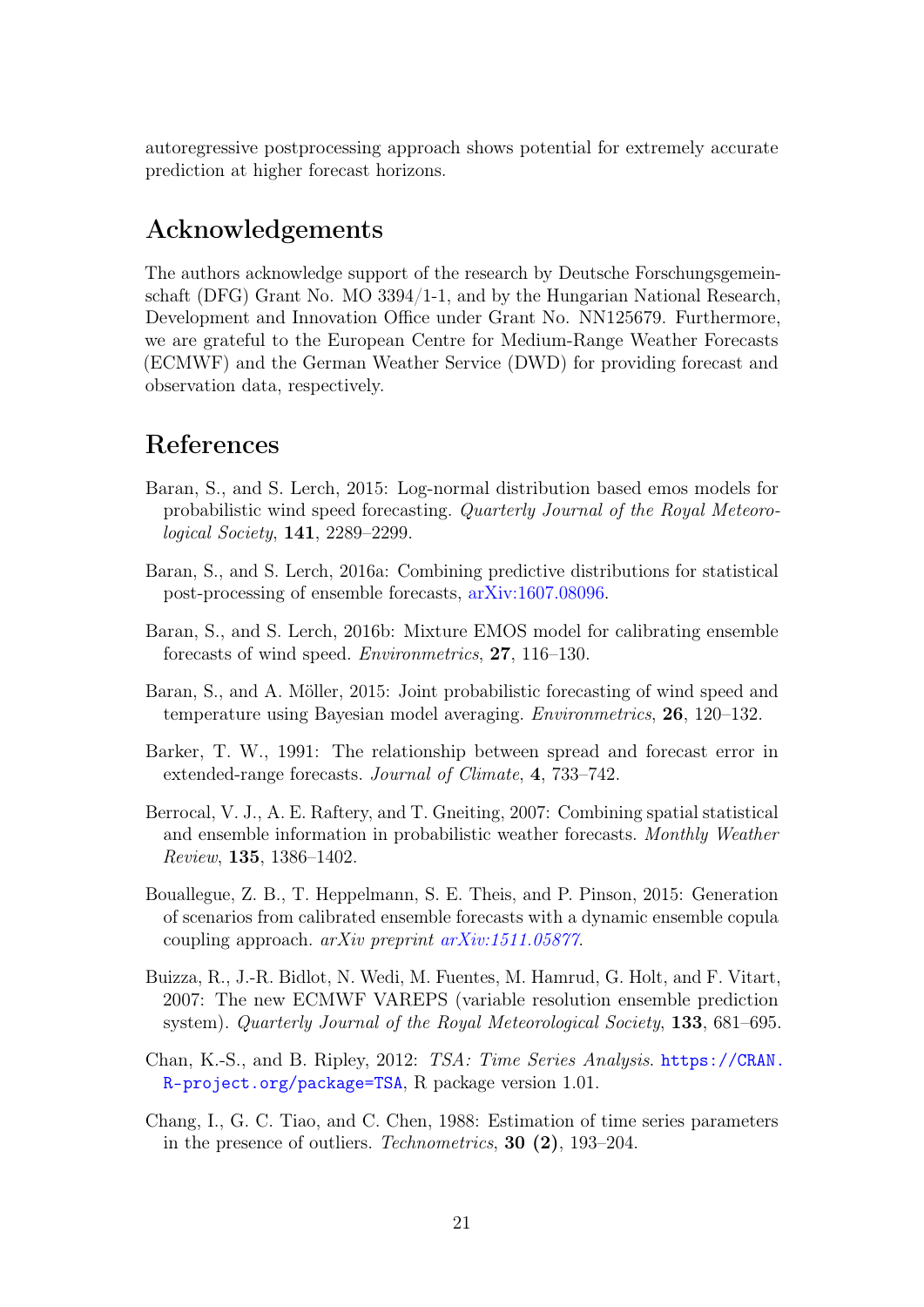- <span id="page-21-5"></span>Cryer, J. D., and K.-S. Chan, 2008: Time Series Analysis: With Applications in R. Springer.
- <span id="page-21-11"></span>Dawid, A. P., and P. Sebastiani, 1999: Coherent dispersion criteria for optimal experimental design. Annals of Statistics, 27, 65–81.
- <span id="page-21-12"></span>Diebold, F. X., and R. S. Mariano, 1995: Comparing predictive accuracy. Journal of Business & Economic Statistics, 13, 253–263.
- <span id="page-21-3"></span>Feldmann, K., M. Scheuerer, and T. L. Thorarinsdottir, 2015: Spatial postprocessing of ensemble forecasts for temperature using nonhomogeneous Gaussian regression. Monthly Weather Review, 143, 955–971.
- <span id="page-21-4"></span>Fraley, C., A. E. Raftery, J. M. Sloughter, T. Gneiting, and U. of Washington., 2018: ensembleBMA: Probabilistic Forecasting using Ensembles and Bayesian Model Averaging. <http://CRAN.R-project.org/package=ensembleBMA>, R package version 5.1.5.
- <span id="page-21-6"></span>Gneiting, T., 2014: Calibration of medium-range weather forecasts. ECMWF Technical Memorandum 719, European Centre for Medium-Range Weather Forecasts, Reading, Berkshire. Available from: <http://www.ecmwf.int/sites/default/files/> elibrary/2014/9607-calibrationmedium-range-weather-forecasts.pdf.
- <span id="page-21-1"></span>Gneiting, T., and M. Katzfuss, 2014: Probabilistic forecasting. Annual Review of Statistics and Its Application, 1, 125–151.
- <span id="page-21-0"></span>Gneiting, T., and A. E. Raftery, 2005: Weather forecasting with ensemble methods. Science, 310, 248–249.
- <span id="page-21-2"></span>Gneiting, T., A. E. Raftery, A. H. Westveld III, and T. Goldman, 2005: Calibrated probabilistic forecasting using ensemble model output statistics and minimum CRPS estimation. Monthly Weather Review, 133, 1098–1118.
- <span id="page-21-7"></span>Gneiting, T., and R. Ranjan, 2013: Combining predictive distributions. *Electronic* Journal of Statistics, 7, 1747–1782.
- <span id="page-21-10"></span>Gneiting, T. and Balabdaoui, F. and Raftery, A. E.(2007): Probabilistic forecasts, calibration and sharpness. Journal of the Royal Statistical Society Ser. B, 69, 243–268.
- <span id="page-21-8"></span>Gneiting, T. (2011): Making and evaluating point forecasts. Journal of the American Statistical Association, 106, 746–762.
- <span id="page-21-9"></span>Gneiting, T. and Raftery, A. E. (2007): Strictly proper scoring rules, prediction, and estimation. Journal of the American Statistical Association, 102, 359–378.
- Grimit, E., and C. Mass, 2007: Measuring the ensemble spreadâĂŞerror relationship with a probabilistic approach: Stochastic ensemble results. Monthly Weather Review, 135, 203–221.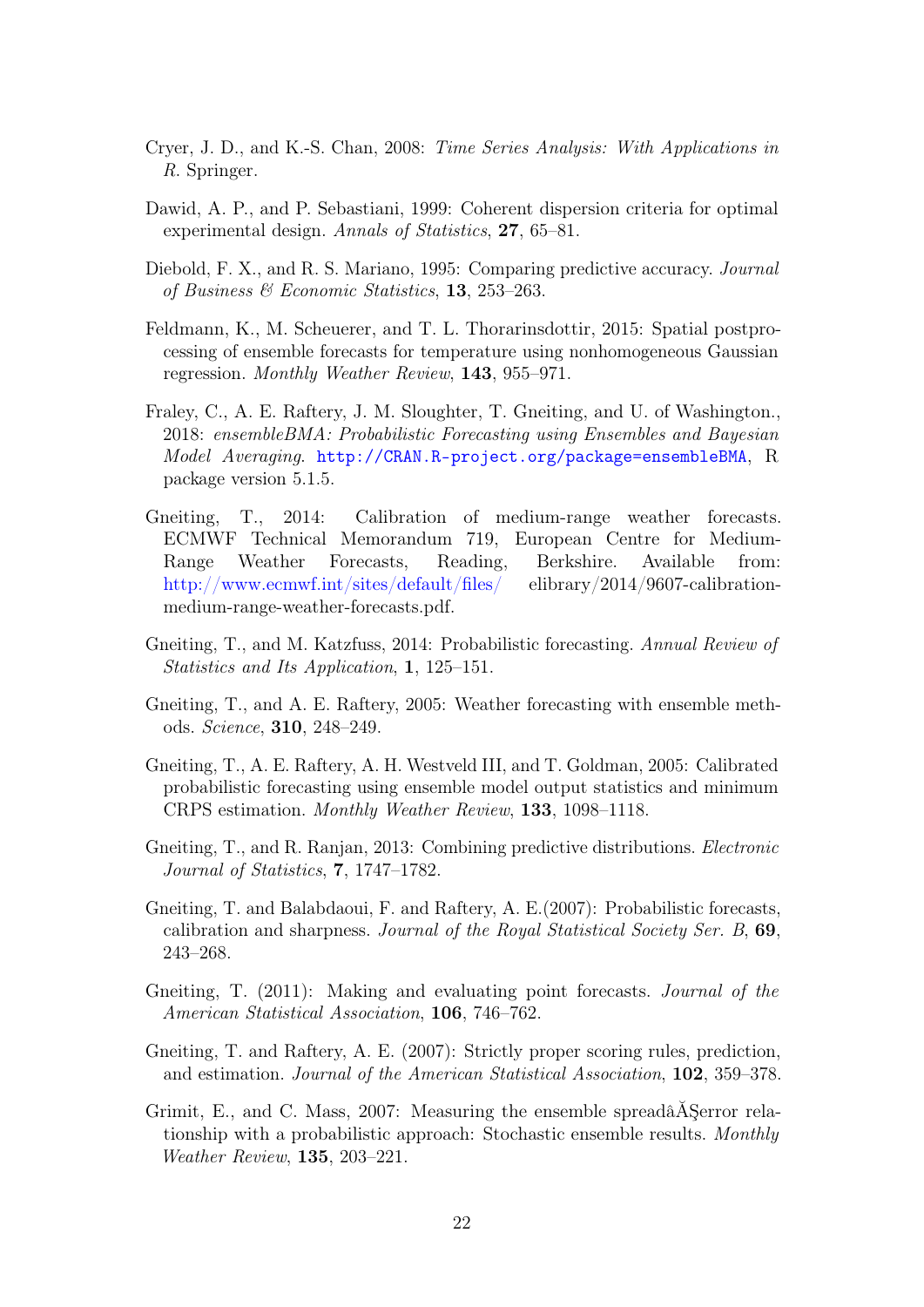- <span id="page-22-8"></span>Groß, J., and A. Möller, 2019: ensAR: Autoregressive postprocessing methods for ensemble forecasts. R package version 0.2.0, [https://github.com/JuGross/](https://github.com/JuGross/ensAR) [ensAR](https://github.com/JuGross/ensAR).
- <span id="page-22-3"></span>Hemri, S., D. Lisniak, and B. Klein, 2015: Multivariate postprocessing techniques for probabilistic hydrological forecasting. Water Resources Research, 51, 7436– 7451.
- <span id="page-22-1"></span>Hemri, S., M. Scheuerer, F. Pappenberger, K. Bogner, and T. Haiden, 2014: Trends in the predictive performance of raw ensemble weather forecasts. Geophysical Research Letters, 41, 9197–9205, DOI: 10.1002/2014GL062472.
- Hopson, T., 2014: Assessing the ensemble spreadâÅ Serror relationship. Monthly Weather Review, 142, 1125–1142.
- <span id="page-22-11"></span>Hyndman, R., and Y. Khandakar, 2008: Automatic time series forecasting: the forecast package for r. Journal of Statistical Software, 26 (3),  $1-22$ , [http:](http://ideas.repec.org/a/jss/jstsof/27i03.html) [//ideas.repec.org/a/jss/jstsof/27i03.html](http://ideas.repec.org/a/jss/jstsof/27i03.html).
- <span id="page-22-7"></span>Jordan, A., F. Krueger, and S. Lerch, 2016: scoringRules: Scoring Rules for Parametric and Simulated Distribution Forecasts. R package version 0.8.
- <span id="page-22-10"></span>Kahle, D and H. Wickham, 2013: ggmap: Spatial Visualization with ggplot2. The R Journal,  $5(1)$ ,  $144-161$ , [https://journal.r-project.org/archive/](https://journal.r-project.org/archive/2013-1/kahle-wickham.pdf) [2013-1/kahle-wickham.pdf](https://journal.r-project.org/archive/2013-1/kahle-wickham.pdf).
- <span id="page-22-9"></span>Kann, A., C. Wittmann, Y. Wang, and X. Ma, 2009: Calibrating 2-m temperature of limited-area ensemble forecasts using high-resolution analysis. Monthly Weather Review, 137 (10), 3373–3386.
- <span id="page-22-2"></span>Kleiber, W., A. E. Raftery, J. Baars, T. Gneiting, C. Mass, and E. P. Grimit, 2011: Locally calibrated probabilistic temperature foreasting using geostatistical model averaging and local Bayesian model averaging. Monthly Weather Review, 139, 2630–2649.
- Lerch, S., and T. L. Thorarinsdottir, 2013: Comparison of non-homogeneous regression models for probabilistic wind speed forecasting. Tellus A, 65 (21206).
- <span id="page-22-0"></span>Leutbecher, M., and T. N. Palmer, 2008: Ensemble forecasting. Journal of Computational Physics, 227, 3515–3539.
- <span id="page-22-6"></span>Messner, J. W., G. J. Mayr, and A. Zeileis, 2016a: Heteroscedastic censored and truncated regression with crch. The R-Journal,  $8(1)$ , 173–181.
- <span id="page-22-5"></span>Messner, J. W., G. J. Mayr, and A. Zeileis, 2016b: Non-homogeneous boosting for predictor selection in ensemble post-processing. Working Papers, Faculty of Economics and Statistics, University of Innsbruck, [http://EconPapers.](http://EconPapers.repec.org/RePEc:inn:wpaper:2016-04) [repec.org/RePEc:inn:wpaper:2016-04](http://EconPapers.repec.org/RePEc:inn:wpaper:2016-04).
- <span id="page-22-4"></span>Messner, J. W., G. J. Mayr, A. Zeileis, and D. S. Wilks, 2014: Heteroscedastic extended logistic regression for postprocessing of ensemble guidance. Monthly Weather Review, 142 (1), 448–456.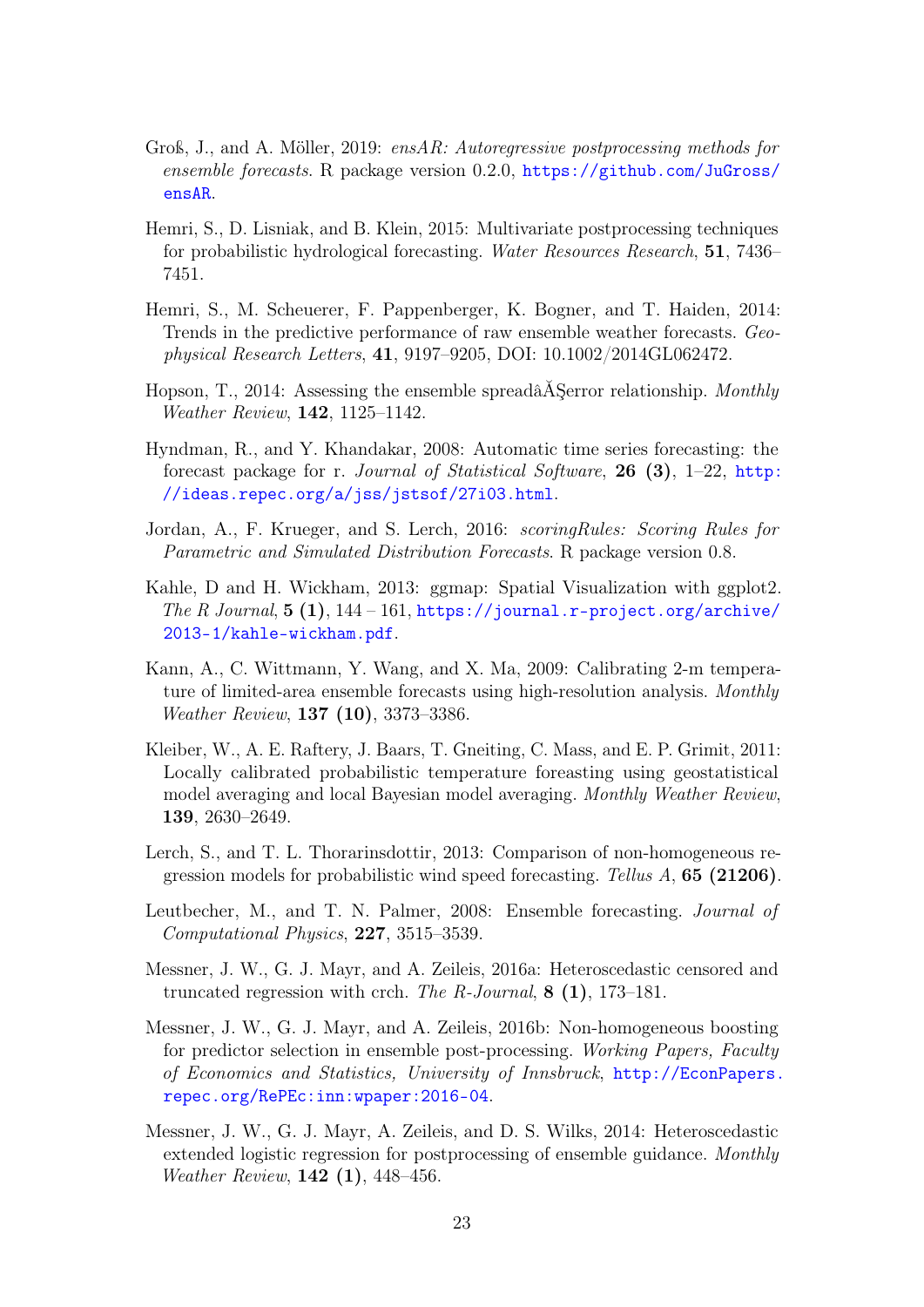- <span id="page-23-8"></span>Messner, J. W., A. Zeileis, J. Broecker, and G. J. Mayr, 2013: Probabilistic wind power forecasts with an inverse power curve transformation and censored regression. *Wind Energy*,  $17 (11)$ ,  $7531-1766$ .
- <span id="page-23-6"></span>Möller, A., and J. Groß, 2016: Probabilistic temperature forecasting based on an ensemble autoregressive modification. Quarterly Journal of the Royal Meteorological Society, 142 (696), 1385–1394.
- <span id="page-23-3"></span>Möller, A., A. Lenkoski, and T. L. Thorarinsdottir, 2013: Multivariate probabilistic forecasting using ensemble Bayesian model averaging and copulas. Quarterly Journal of the Royal Meteorological Society, 139, 982–991.
- <span id="page-23-5"></span>Möller, A., T. Thorarinsdottir, A. Lenkoski, , and G. T., 2016: Spatially adaptive, bayesian estimation for probabilistic temperature forecasts, available online at <http://arxiv.org/abs/arXiv:1507.05066>.
- <span id="page-23-11"></span>Molteni, F., R. Buizza, T. Palmer, and T. Petroliagis, 1996: The ECMWF ensemble prediction system: Methodology and validation. Quarterly Journal of the Royal Meteorological Society, 122, 73–119.
- <span id="page-23-0"></span>Palmer, T. N., 2002: The economic value of ensemble forecasts as a tool for risk assessment: From days to decades. Quarterly Journal of the Royal Meteorological Society, 128, 747–774.
- <span id="page-23-10"></span>Persson, A., 2015: User guide to ECMWF products. [Http://www.ecmwf.int/en/forecasts/documentation-and-support.](Http://www.ecmwf.int/en/forecasts/documentation-and-support)
- <span id="page-23-4"></span>Pinson, P., 2012: Adaptive calibration of  $(u, v)$ -wind ensemble forecasts. *Quarterly* Journal of the Royal Meteorological Society, 138, 1273–1284.
- <span id="page-23-7"></span>R Core Team, 2018: R: A language and environment for statistical computing. <http://www.R-project.org/>, R Foundation for Statistical Computing, Vienna, Austria.
- <span id="page-23-1"></span>Raftery, A. E., T. Gneiting, F. Balabdaoui, and M. Polakowski, 2005: Using Bayesian model averaging to calibrate forecast ensembles. Monthly Weather Review, 133, 1155–1174.
- <span id="page-23-9"></span>Schefzik, R., 2017: Ensemble calibration with preserved correlations: unifying and comparing ensemble copula coupling and member-by-member postprocessing, to appear in Quarterly Journal of the Royal Meteorological Society.
- <span id="page-23-2"></span>Schefzik, R., T. L. Thorarinsdottir, and T. Gneiting, 2013: Uncertainty quantification in complex simulation models using ensemble copula coupling. Statistical Science, 28, 616–640.
- Scheuerer, M., 2014: Probabilistic quantitative precipitation forecasting using ensemble model output statistics. Quarterly Journal of the Royal Meteorological Society, 140, 1086–1096.